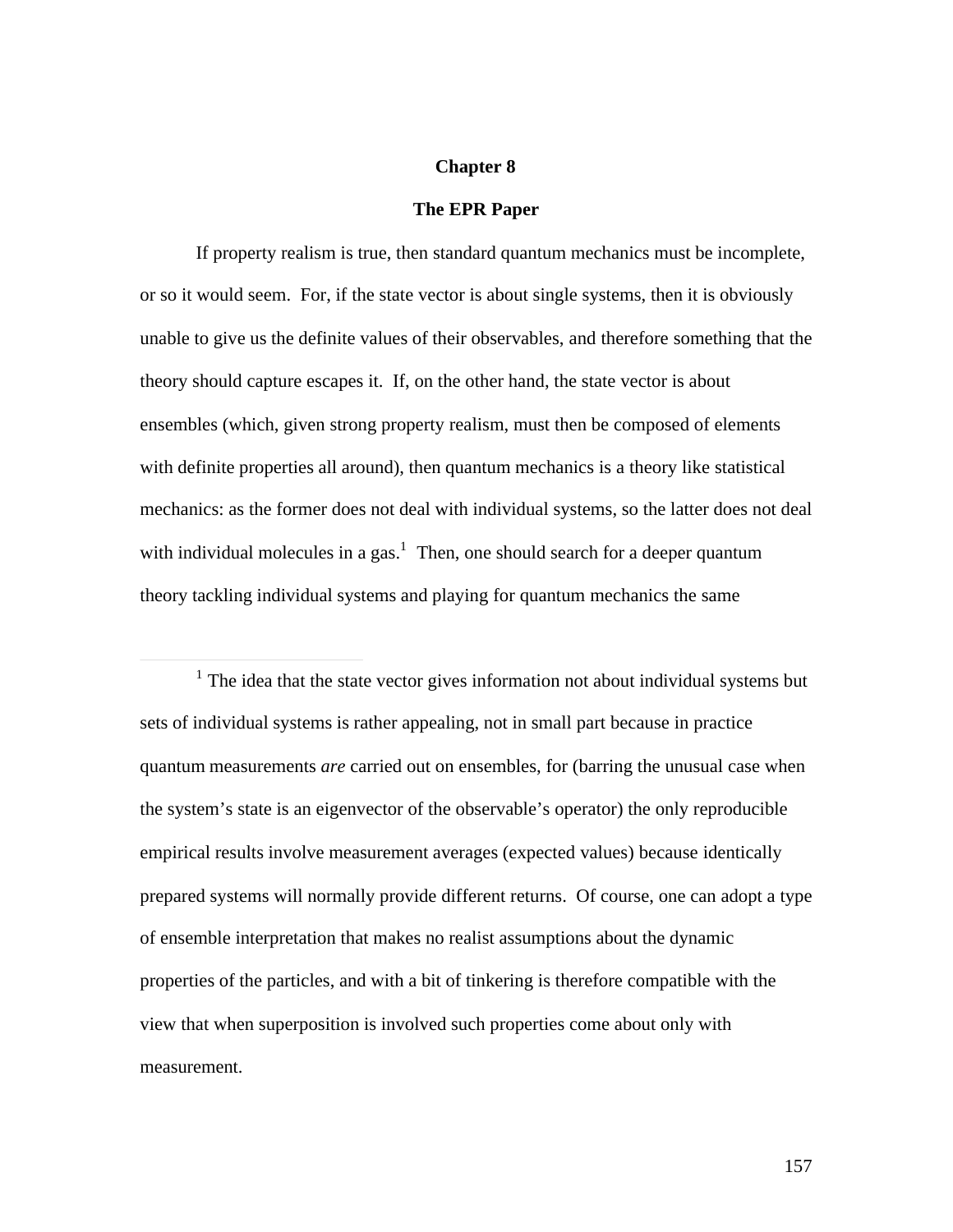foundational role that Newtonian mechanics plays for statistical mechanics. Most of the founders of quantum mechanics held that the theory is complete. However, there were exceptions, most notably Schrödinger and Einstein. In this chapter, we look at the exchange between Einstein and Bohr, the main force behind the Copenhagen interpretation, the direct ancestor of the orthodox interpretation.

# **8.1 Bohr's Views**

 $\overline{a}$ 

Bohr's very influential views, which formed the core of the Copenhagen interpretation, were developed in the late 1920's. In the view of some scholars they do not constitute a coherent whole, and they changed somewhat over time as well. In addition, the arguments Bohr used to support his views varied in order to address new objections. As a result, his authority has been invoked by neopositivists, idealists, and materialists (both dialectical and ordinary), just to mention a few. $2$  Fortunately, we need not get into the issue of what exactly Bohr held and when, and we may content ourselves with considering Bohr's main views just before  $1935$ <sup>3</sup>

3 What follows is an account of Bohr's views in *Atomic Theory and the Description of Nature*, a collection of four essays and an introduction, including the famous 1927 Como Lecture, written between 1925 and 1929. The English version of the collection was published in 1934, and in his reply to the EPR paper (of which more later), Bohr explicitly refers his readers to it.

 $2^2$  For a brief account of the interesting intertwining of science, philosophy, and political correctness (the real thing: Stalin!) that characterized the reception of Bohr's views in the USSR, see Graham, L., (1985).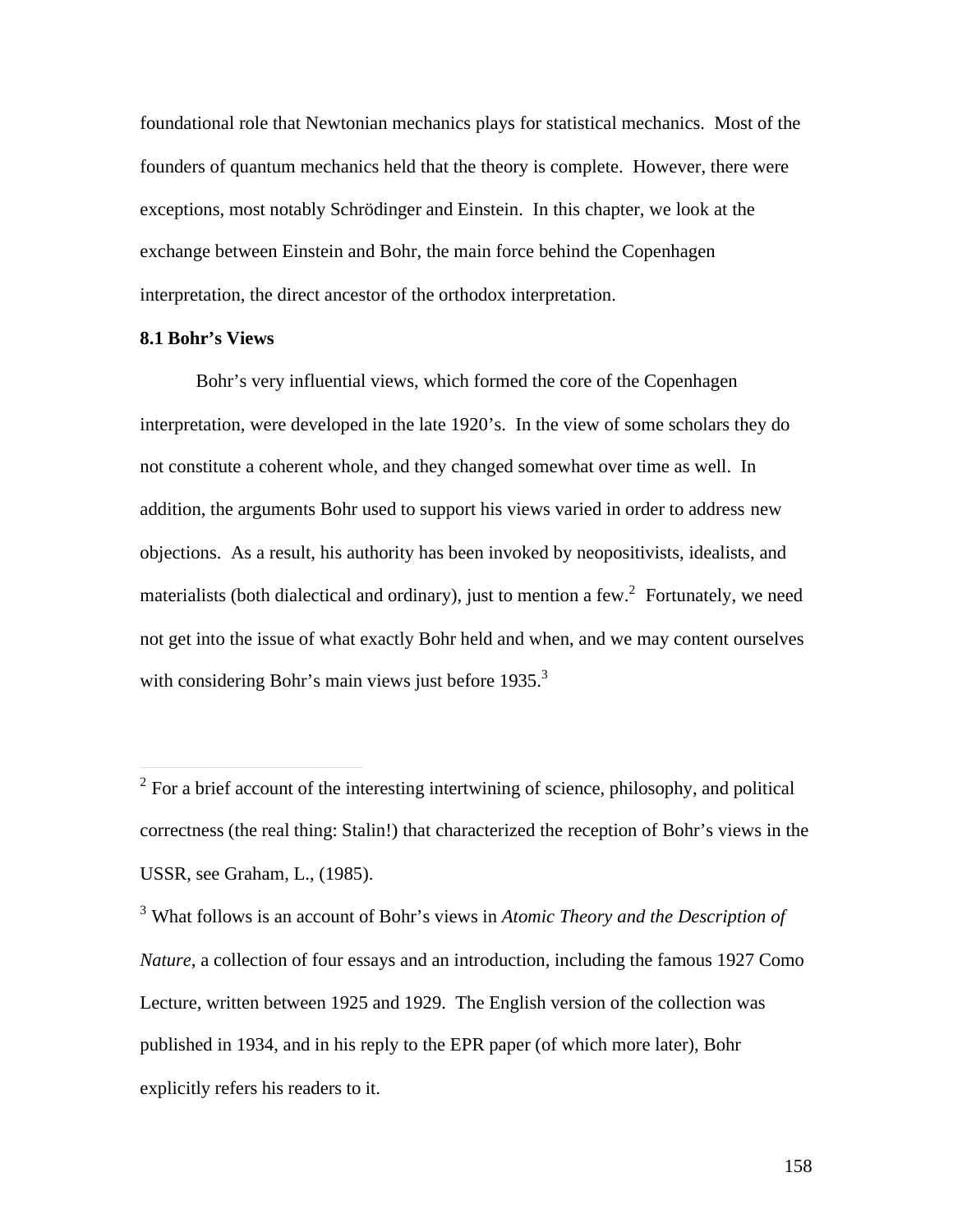In spite of Bohr's original disagreement with Heisenberg about the latter's "derivation" and views of HUPI, the starting point of his line of argument is borrowed from Heisenberg. In Bohr's view, the most characteristic feature of the quantum world is the presence of the quantum of action *h*. The result is that the interaction between the measuring apparatus and the typical quantum system being measured cannot be made smaller than *h*. Given the smallness of the masses and energies involved, the measuring process, then, becomes problematical. If we try to determine the precise position of an electron we end up by altering its momentum uncontrollably. Every interaction between a quantum particle and a measurement apparatus contains an element of individuality (the result of uncontrollability) lacking in classical mechanics. HUP and HUPI are but the formal representation of this physical fact.

According to Bohr, at the level of classical mechanics, the spatio-temporal-causal account of phenomena is achieved in terms of the simultaneous determination of the position and momentum of the particle under study. Such determination is made possible by the fact that the interaction between the classical system and the measuring apparatus is controllable because *h* is totally negligible. Once the classical mechanical state (that is, the relevant position and momentum) of the system is known, it is possible (in principle) to determine the evolution of the system and the unique measurement returns associated with that state. Our ignorance, in such cases, merely arises because evolutionary determinism does not entail computational determinism and our observations are, at times, less than adequate. Still, in principle both limitations can be overcome.

However, things are different in the quantum world. The uncontrollability of the interaction between a quantum particle and the measuring apparatus entails the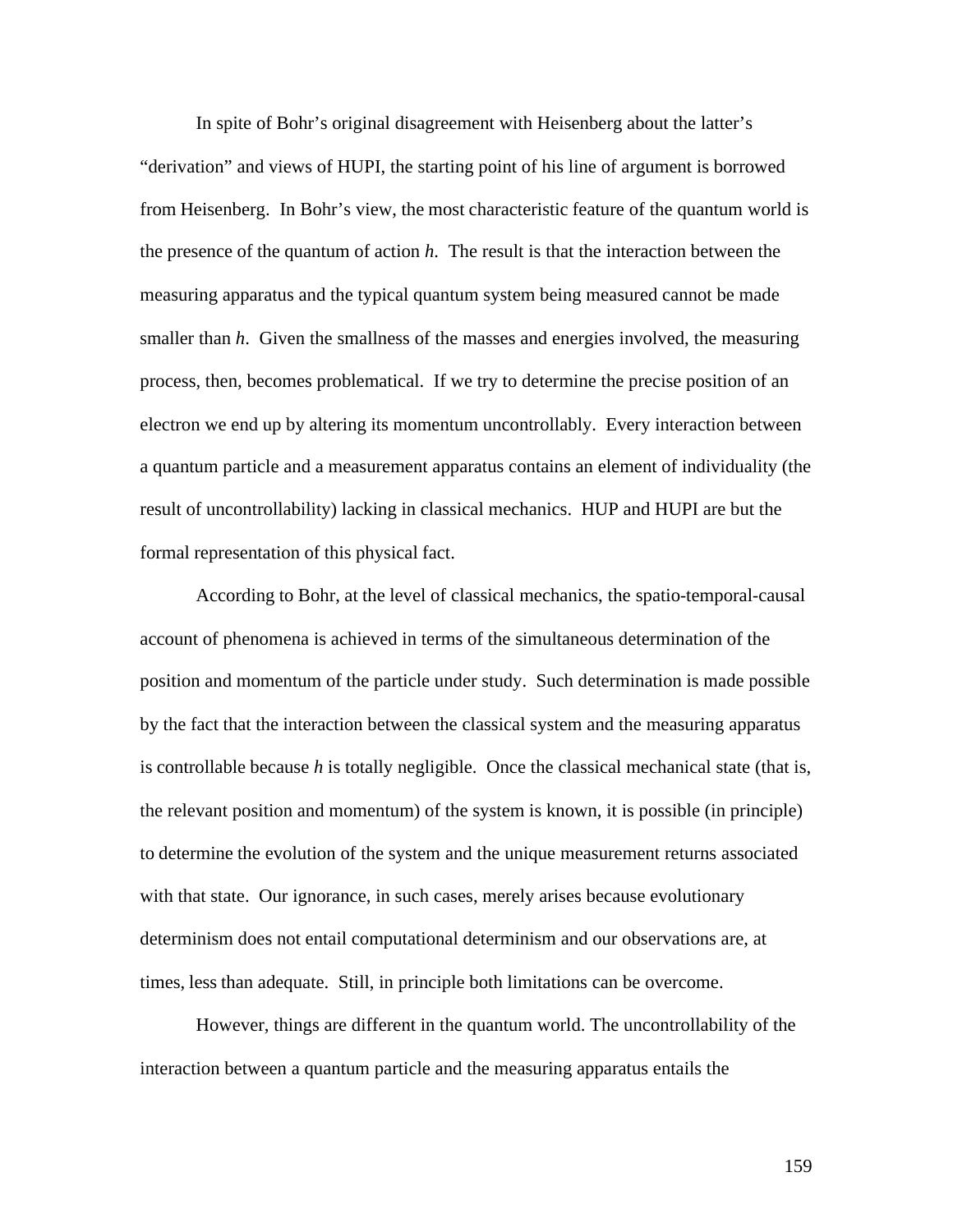impossibility of any access to a nature-given separation, as it were, of the behavior of a quantum system and the measuring apparatus: the quantum object and the measuring apparatus have effectively become a whole. Hence, no spatio-temporal-casual account of a quantum particle as an independent reality is possible even in principle.

Later in his career, Bohr became fond of saying that as relativity shows that properties such as length or duration are ascribable only relative to a frame of reference, so quantum mechanics shows that physical properties are attributable only relative to an experimental setup. It may happen that the experimental set-ups for the precise determination of two properties are incompatible. For example, the precise determination of the position of a particle requires that the measuring instrument M be rigidly attached to the apparatus A used to fix the spatial reference frame. But the precise determination of momentum requires that M be loosely attached to A so that M's momentum, by hypothesis already known, may change as the result of the impact of the particle with M. Since momentum is conserved, the amount of change (the difference of the momentums before and after the impact) is the particle's momentum.<sup>4</sup> So, to measure position M must be rigidly attached to A, and to measure momentum it must be loosely attached to A. Hence, the two measurement set-ups are incompatible. Differently put, to know the particle's momentum we need to know M's momentum; however, HUPI tells us that a precise knowledge of M's momentum precludes a precise knowledge of M's position (M has moved uncontrollably). Hence, even if we find out where on M the particle hit, we cannot know where that is with respect to a fixed frame of reference.

 $\overline{a}$ 

<sup>&</sup>lt;sup>4</sup> How this fits with Bohr's story about the uncontrollability of the interaction is, at best, unclear.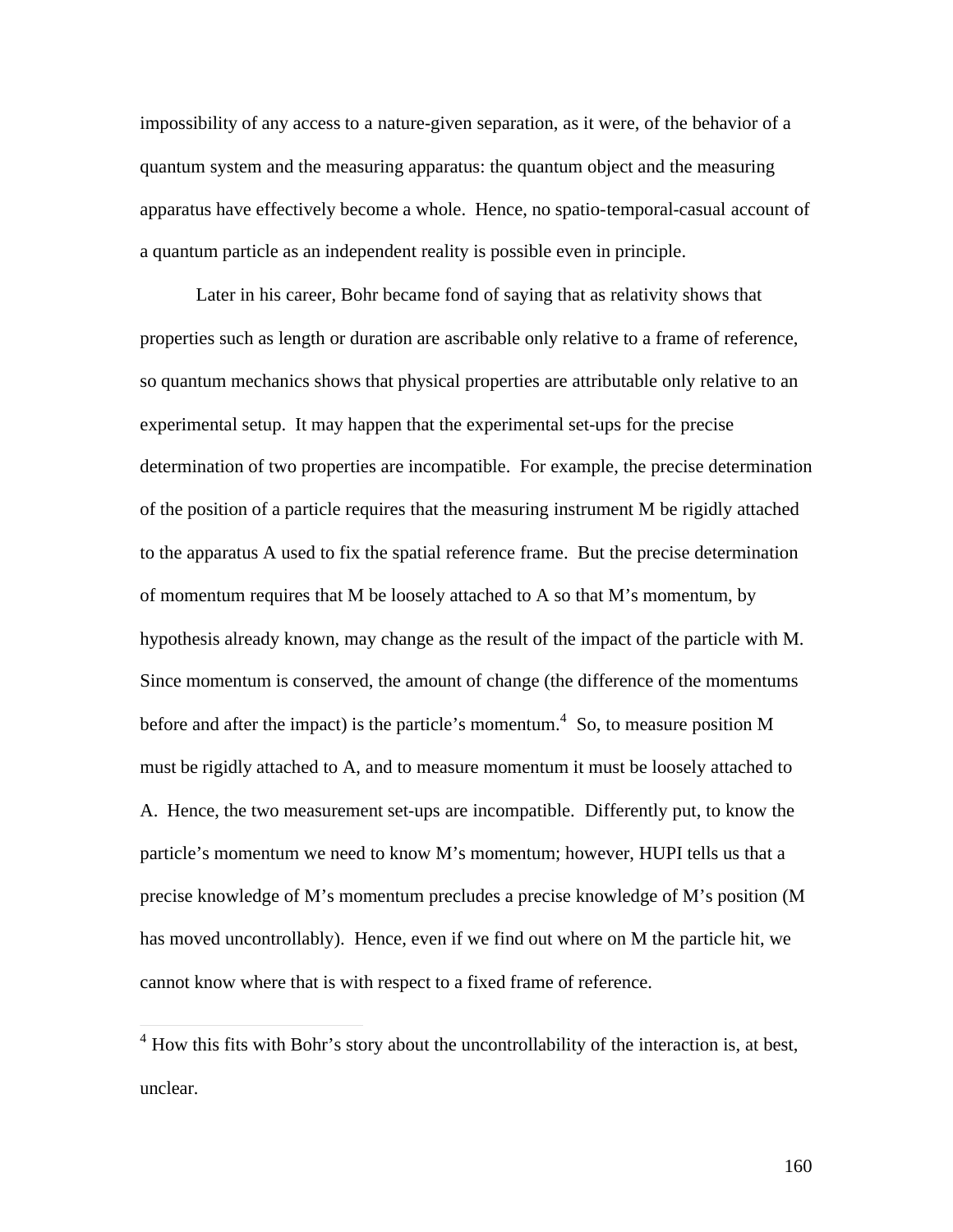When the determination of two properties requires incompatible measurement apparatuses, the relevant observables are *complementary* in that a knowledge of them is both necessary to obtain an explanation (that is, an explanation based on classical concepts, the only one possible for us, as we shall see) of the phenomenon under study and in principle precluded. Indeed the quantum of action and HUPI "not only set a limit to the *extent* of the information obtainable by measurements, but they also set a limit to the *meaning* which we may attribute to such information" Bohr, N., (1934: 18).<sup>5</sup>

At this point, one might argue, as Schrödinger told Bohr in a May 5, 1928 letter, and Einstein eventually came to believe, that perhaps we must search for a radically new conceptual apparatus in order to deal with the micro-world (Bohr, N., (1984), v. 6: 47). The idea seems quite reasonable. After all, our physical concepts are ultimately

<sup>5</sup> Already starting from the published version of his famous 1927 Como lecture, Bohr was prepared to use complementarity with relation to the particle-wave duality as well because while nothing can be both a particle and a wave, both a particle account and a wave account are required to explain quantum phenomena. However, references to the wave/particle dichotomy waned rather quickly. Bohr also thought that the notion of complementarity could be extended to other fields such as psychology (marred by the difficulty of separating subject from object) and biology (where the physico-chemical description of organisms in terms of their parts conflicts with the equally necessary but incompatible teleological account of the parts in terms of the whole). However, we need not go into this issue. Bohr was very attached to the notion of complementarity; the coat of arms for his induction into the Danish Elephant Order in 1947 depicts the Taoist Yin-Yiang symbol with the motto "Contraria sunt Complementa."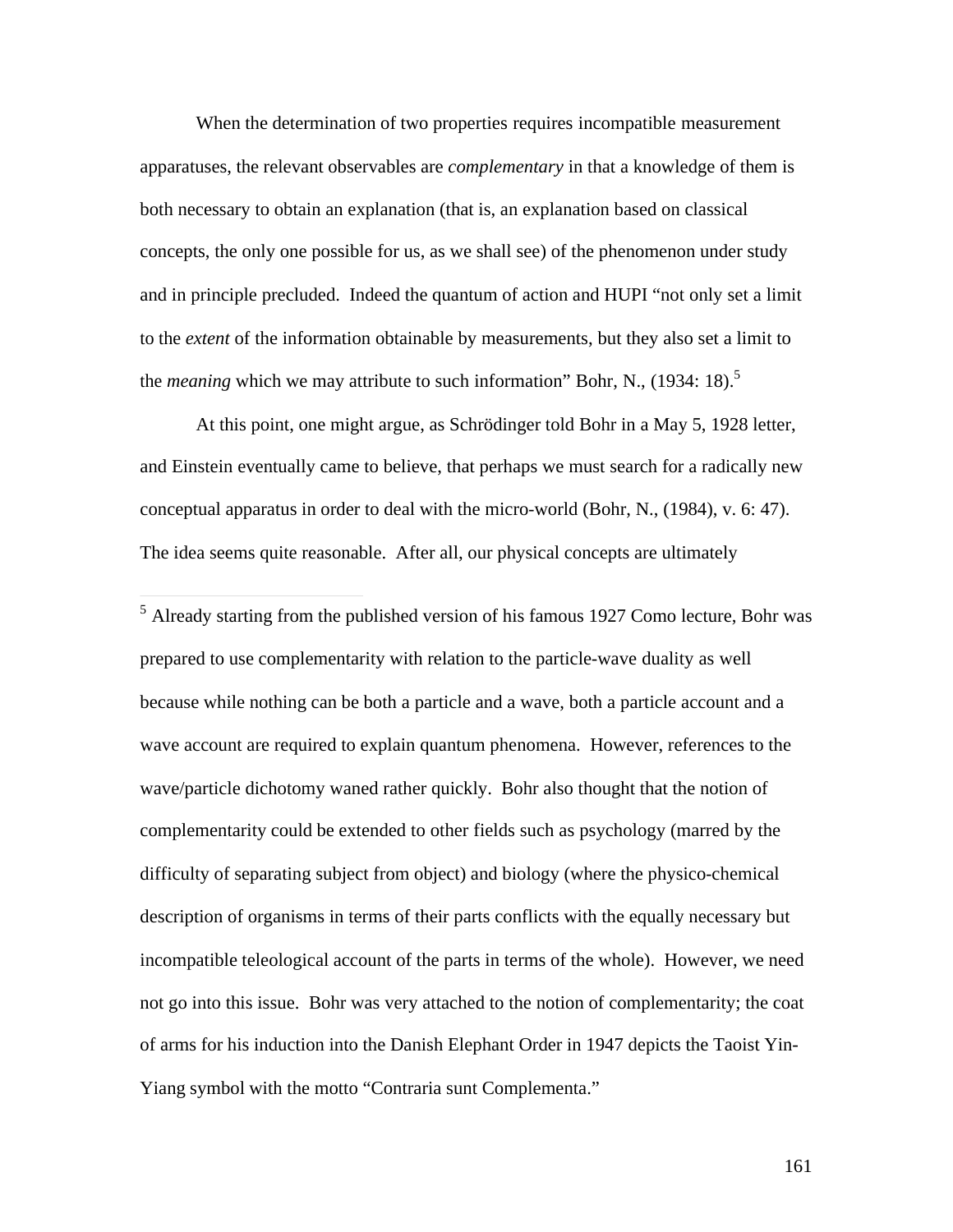grounded in our (educated, to be sure) everyday perceptions of the world, that is, of a physical reality many orders of magnitude greater than the typical phenomena quantum theory is asked to explain. Hence, it would seem natural to hold that when it comes to the quantum world such ideas might be inadequate, and consequently should be drastically changed. In addition, scientific revolutions are accomplished by a change of conceptual apparatus. For example, the transition from Aristotelian to Galilean physics involved a radical conceptual change, and it would be preposterous to hold that Galileo should have expressed his views within the Aristotelian framework.<sup>6</sup> The same could be said for the relation between classical and quantum mechanics, and Bohr's prescription that classical language must be used is unjustified.

Bohr agreed with the diagnosis of the problem: the use of classical concepts appropriate in the macroscopic world, in which *h* is negligible, leads to complementarity in quantum accounts. However, he disagreed with the cure. For, he held that we cannot divest ourselves of classical concepts because they are inextricably intertwined with our very way of conceptualizing the world. They are nothing but a refinement of this basic conceptual apparatus ultimately dependent on our perceptual system and, as such, they are ineliminable. "The 'old' empirical concepts appear to me to be inseparably linked to the foundations of the human means of visualization" he replied to Schrödinger (ibidem, 48). In our theoretical and experimental interrogation of nature, therefore, we are bound

 $\overline{a}$ 

<sup>&</sup>lt;sup>6</sup> That is, Galileo could express his views in a quasi-Aristotelian framework for polemical reasons, as in the *Dialogue On The Two Great Systems of the World*. However, when it comes to technical work, for example his analysis of motion in *Dialogues On Two New Sciences*, the language he uses it that of geometry and of Archimedes, not of Aristotle.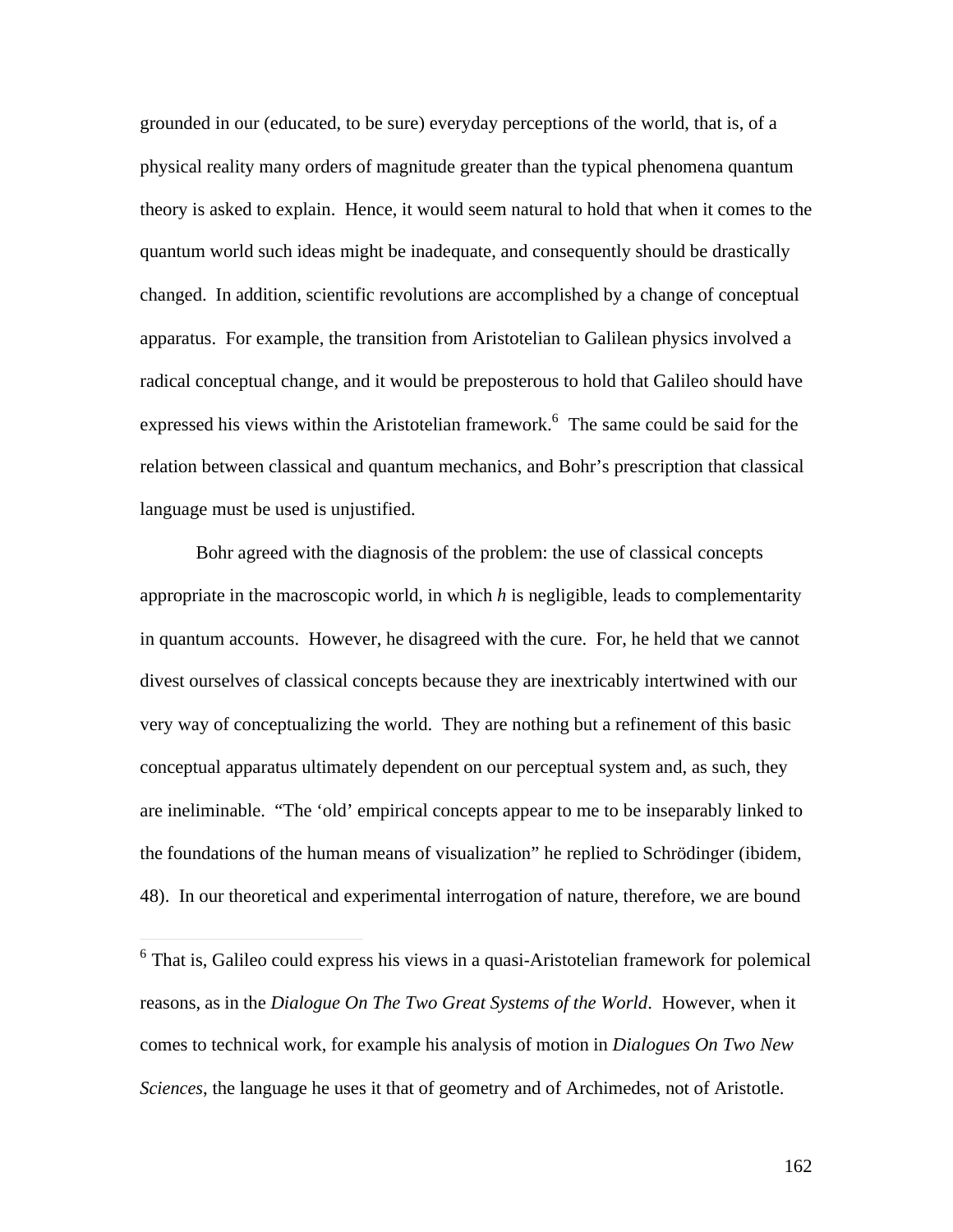to use classical concepts that result in HUP and complementarity.<sup>7</sup> Bluntly put, even if the quantum world might have a claim of ontological priority over the macroscopic world, classical mechanics is epistemologically prior to quantum mechanics. This compels us to describe the measuring apparatus classically and not quantummechanically even if it is composed of atoms. Of course, what is a measuring device in one context may be the measured system in another, in which case it may be described quantum-mechanically, although the device measuring it must be described classically.

To be sure, the application of classical concepts to the quantum world is not clearcut for, as we saw, classical observables are represented in quantum mechanics by Hermitian operators. Still, even in the deformed way required by the discontinuity that characterizes the microwold, such application is the best we can possibly do. Since we are macroscopic creatures, at the end our experiments must involve macroscopic and relatively stable instruments such as clocks, rods, and photographic plates that are to be described in terms of classical physics. Indeed, for Bohr the very communicability of

 $\overline{a}$ 

 $7$  Einstein's reaction to Bohr's letter, showed to him by Schrödinger, was vintage Einstein: "The Heisenberg-Bohr soothing philosophy –or religion?- is so cleverly concocted that for the present it offers the believers a soft pillow of repose from which they are not so easily chased away. Let us therefore let them rest." (ibidem, 51). See his 1954 letter draft in Fine, A., (1986): 57. Heisenberg eventually came to hold Bohr's view; see Heisenberg, W., (1971): 56; 144-45. To what extent Newtonian concepts are just a refinement of our "natural" physical intuitions is hard to tell, as the "natural" intuitions of most people seem to be Aristotelian. Bohr's point is rather implausible, as Born did not fail to notice (Beller, M., (1999): 180-81).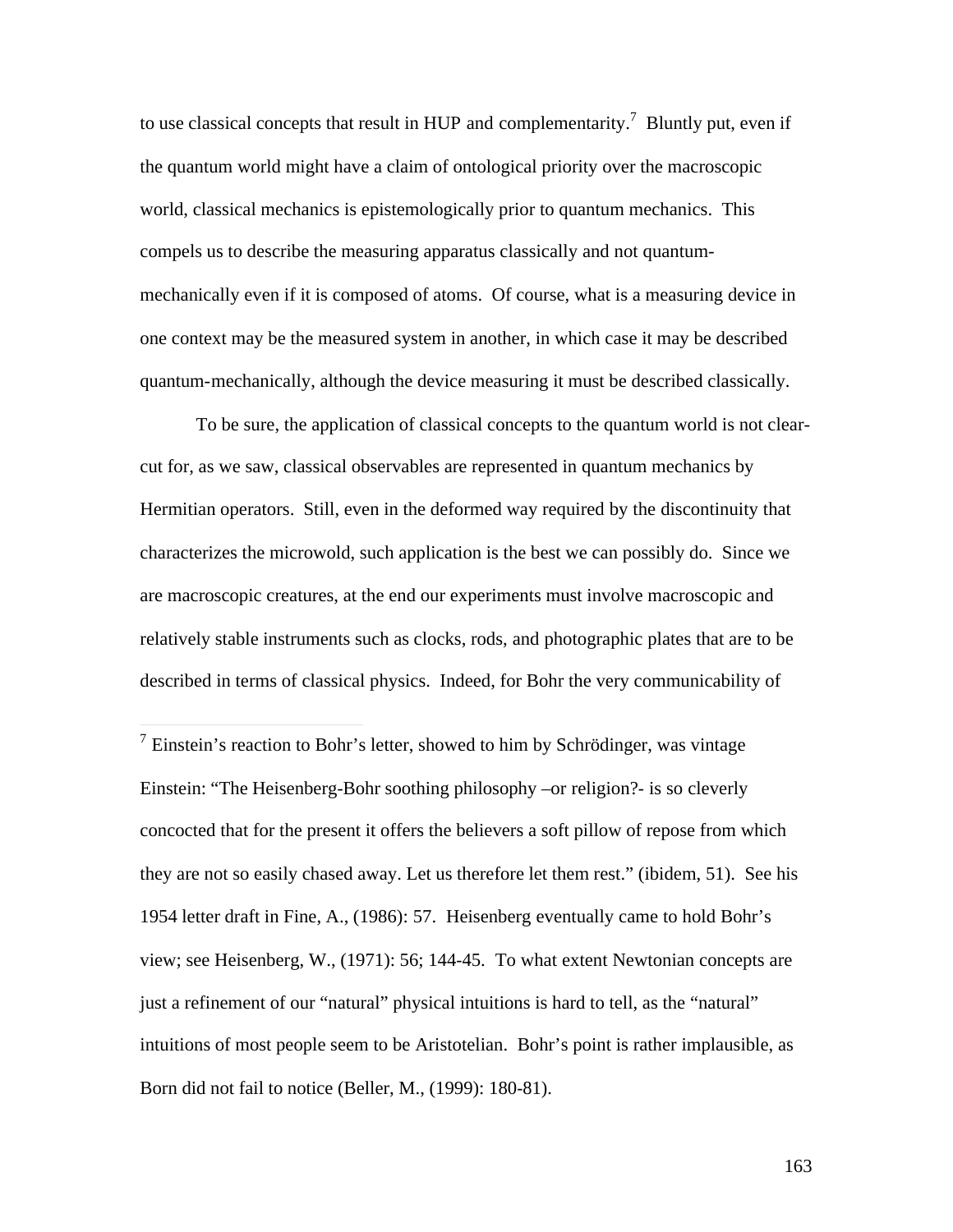experimental results presupposes that they are described in classical terms. The upshot of all this is that our very nature ties us to classical concepts and instruments. Quantum mechanics merely provides us with new sort of laws of applications for them. Aage Petersen, Bohr's assistant, reports that

When asked whether the algorithm of quantum mechanics could be considered as somehow mirroring an underlying quantum world, Bohr would answer: "There is no quantum world. There is only an abstract quantum physical description. It is wrong to think that the task of physics is to find out how nature *is*. Physics concerns what we can *say* about nature" (Petersen, A., (1985): 305).

The point of this quasi-Kantian reply is not that quantum entities such as electrons do not exist independently of us since after all measurement returns are the result of their interaction with our instruments. Rather the idea Bohr wanted to impress on us is that any attempt to get at the nature of quantum things themselves, as it were, must be rejected. For us macroscopic creatures, there is no quantum world in itself because we can only conceptualize it in classical terms, and therefore in terms subject to HUPI.

Bohr's views constituted the core of the Copenhagen interpretation of quantum mechanics, a collection of occasionally inconsistent views gravitating around Bohr's Institute in Copenhagen and the direct ancestor of the orthodox interpretation.<sup>8</sup> The Copenhagen interpretation, and in particular the idea that the state vector contains a complete description of the quantum state it represents, came under serious attack in the

<sup>&</sup>lt;sup>8</sup> For an analysis of some of the conflicting strands of the Copenhagen interpretation, see Beller, M., (1999): ch. 8.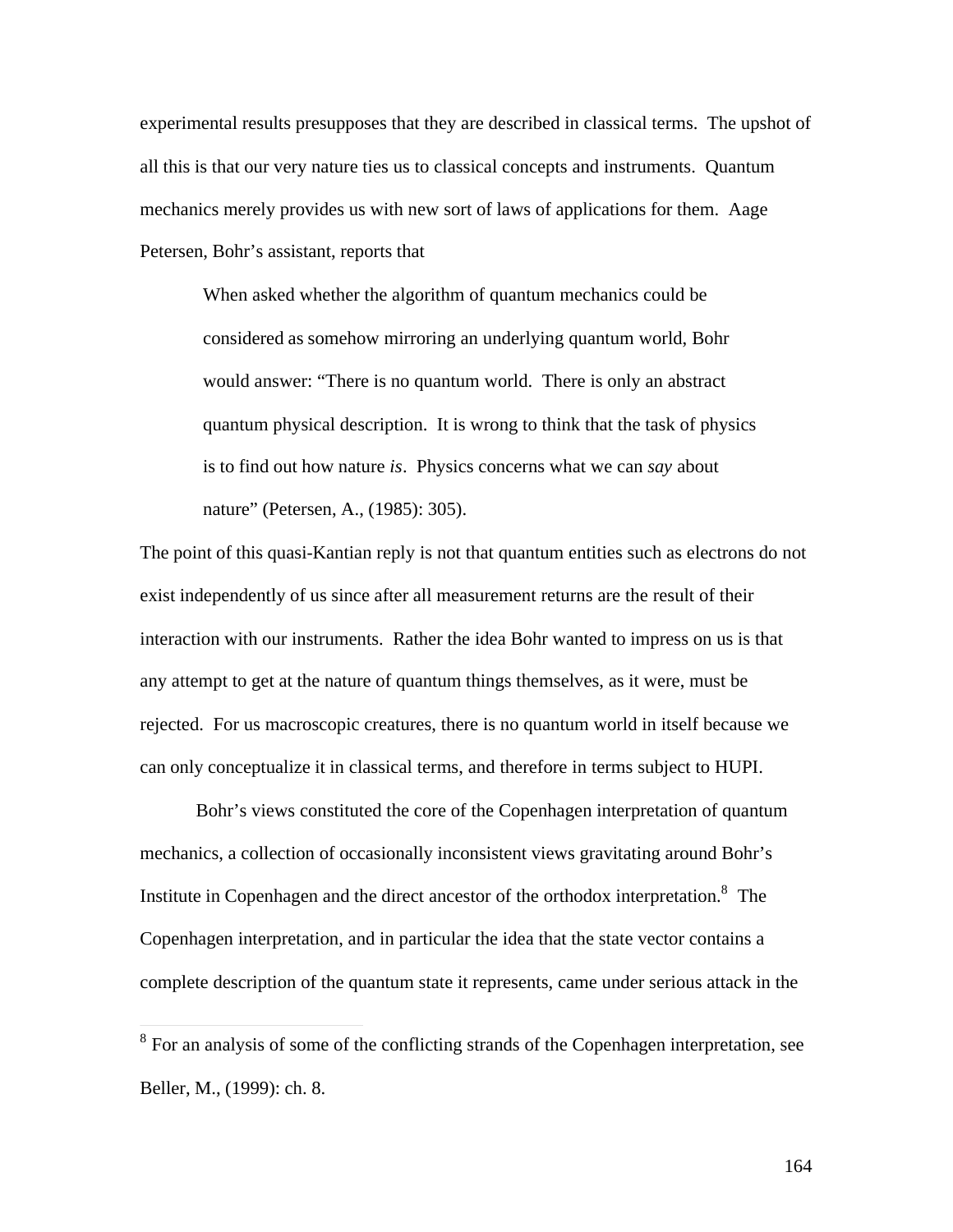late 1920's and in the 1930's, especially from Einstein, who had become convinced that quantum mechanics is essentially incomplete. We turn, therefore, to a very brief analysis of Einstein's views.

# **8.2 Einstein's Realism**

Although early in his career Einstein seems to have adopted a rather strict empiricist position influenced by Mach, by the 1920's he became close to realism.<sup>9</sup> How close is unclear, as he never seems to have bothered to give us a complete and systematic account of his views on the matter. Still, it is relatively clear that he came to believe three claims. First, the task of science is to provide a description of the basic ontology, structure, and laws governing the world, which exists independently of our sense perceptions. Second, such description should, and can, be observer-independent. Third, the things constituting the basic furniture of the world exist in a causal (deterministic) network, and have definite physical characteristics which right theory corroborated by experience tries to reveal to us. The physical characteristics Einstein had in mind with respect to quantum objects seem to have been primarily their physical states and only secondarily, if at all, their properties (observables).

Whether he was prepared to assert the previous three claims with respect to the physical world itself (a piece of metaphysics, as it were), as Holton holds, or whether he viewed them as imposing meta-theoretical restrictions on physical theories in the sense that a satisfactory theory would not include among its fundamental laws the notion of probability or measurement, as Fine holds, is a matter of dispute and need not concern us

<sup>&</sup>lt;sup>9</sup> For Einstein's early views, see J. Stachel, "Introduction to Einstein: The Formative Years", in Stachel, J., (2002): 121-39.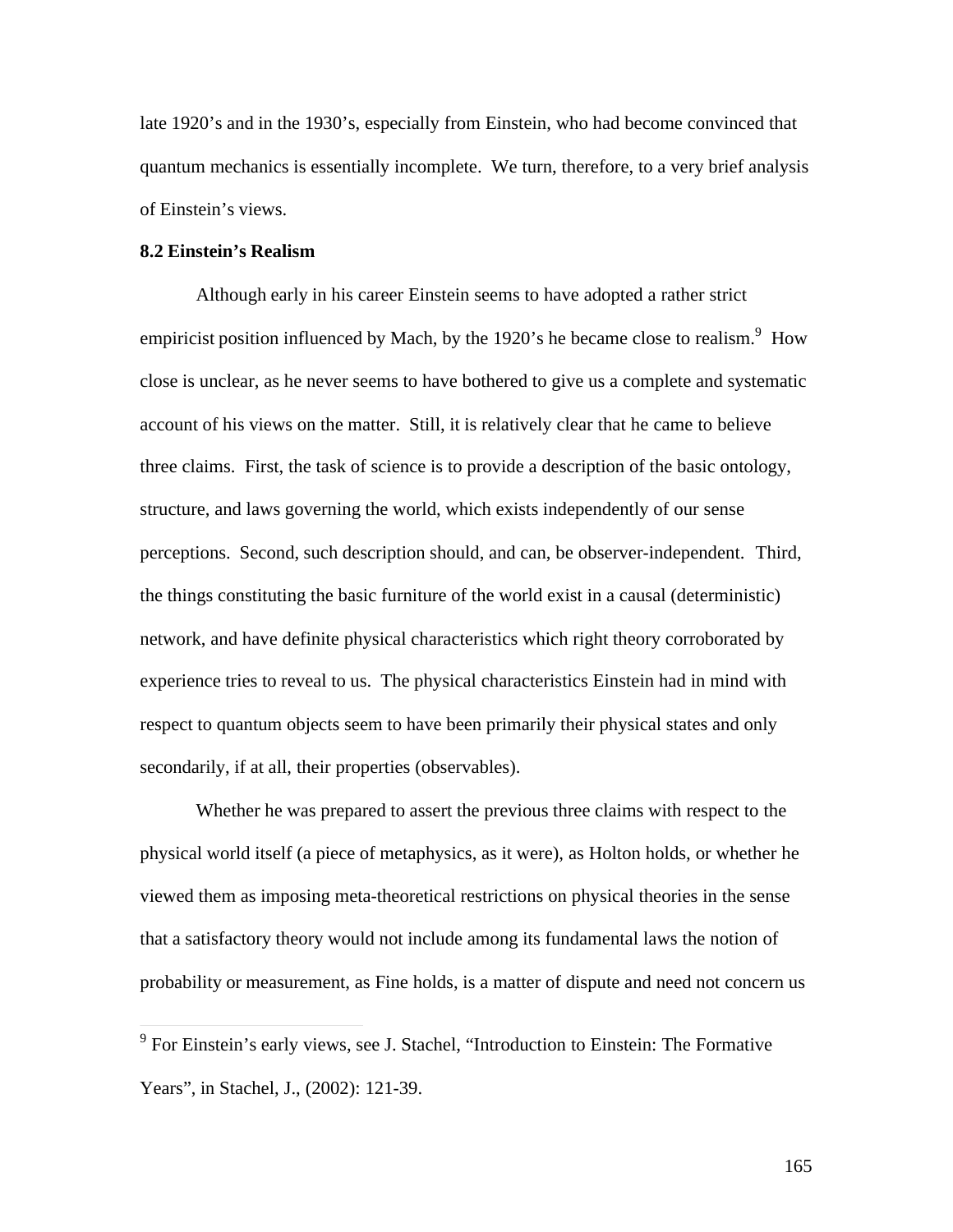here. <sup>10</sup> Einstein was prepared to concede that one could not prove his views and that consequently one could only assume them, and that, moreover, opposing views that attributed reality only to what is observable or predictable are logically unobjectionable. Still, we can see why he came to dislike the Copenhagen and later the standard interpretation of quantum mechanics, with their emphasis on measurement and the role of the observer (an "epistemology-soaked orgy", as he colorfully told Schrödinger), and their probabilistic ontology.<sup>11</sup> In a famous set of exchanges with Bohr at the Solvay Conferences of 1927 and 1930, he argued for the incompleteness of quantum mechanics by trying to show that quantum particles have definite trajectories, that HUPI can be

<sup>10</sup> See, for example, Holton, G., (1988): ch. 7, and Fine, A., (1986): ch. 6 for contrasting views. Fine goes on to argue that the imposition of such meta-theoretical restrictions could be viewed as a kind of program ultimately justified, in Einstein's eyes, by the belief that is would produce better empirically adequate scientific theories than opposing programs.

 $\overline{a}$ 

 $11$  Letter of June 17, 1935. Einstein was also convinced that quantum mechanics was incompatible with Special Relativity. For an analysis of these issues, see Maudlin, T., (2002). Einstein's distaste for standard quantum mechanics did not wane; on July 5, 1952 he wrote D. Lipkin: "This theory (the present quantum theory) reminds me a little of the system of delusions of an exceedingly intelligent paranoic, concocted of incoherent elements of thought." (Quoted in Fine, A., (1986): 109, note 40.)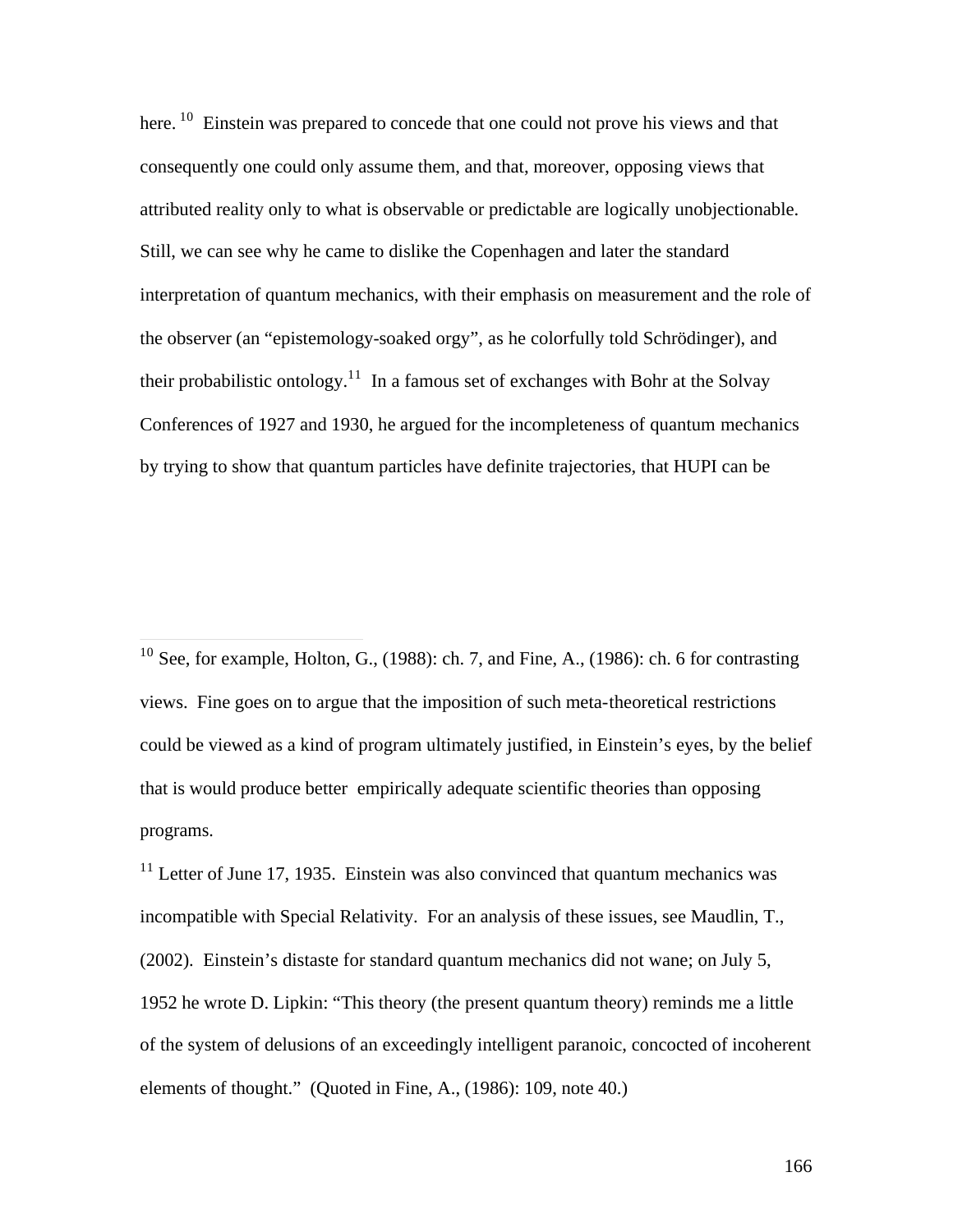circumvented, and that the so called energy-time uncertainty can be violated. Bohr, however, succeeded in meeting his arguments.  $^{12}$ 

Einstein was also troubled by the possibility of entanglement between quantum particles and macroscopic objects, which even Copenhagen theorists would (or at least should) admit as having definite physical properties at all times. For example, a charge of gunpowder which may spontaneously combust because of some quantum occurrence will eventually be described as a superposition of exploded and non-exploded systems. As he told Schrödinger, "Through no art of interpretation can this  $\psi$ -function be turned into an adequate description of a real state of affairs; in reality, there is just no intermediary between exploded and non-exploded."<sup>13</sup> Of course, it would be possible to hold that the gunpowder is a "blend" of exploded and non-exploded up to the moment of observation, when the collapse of the state function occurs, but this view, as Einstein said a few years later in relation to an analogous example, would be "impracticable".<sup>14</sup> The supposition that the gunpowder is neither exploded nor non-exploded leads to the same unacceptable result. The only alternative, in Einstein's view, would be to hold that the

 $\overline{a}$ 

 $13$  Letter of August 8, 1935, in Fine, A., (1986): 78. Fine notes that this letter may have influenced Schrödinger's famous cat example, of which later. See also the letter to Schrödinger of August 9, 1939 in Przibram, K., (ed.) (1967): 35-36.

<sup>14</sup> Einstein, A., (1949): 670. Einstein also claimed that the orthodox view amounted to "the same thing as Berkeley's principle *esse est percipi* [to be is to be perceived]" (Ibidem, p. 669). In other words, in his view, the orthodox view resulted in idealism.

 $12$  For a brief account of them, see Greenstein, G., and Zajonc, A., (1997): 86-92. See also Bohr, N., (1949).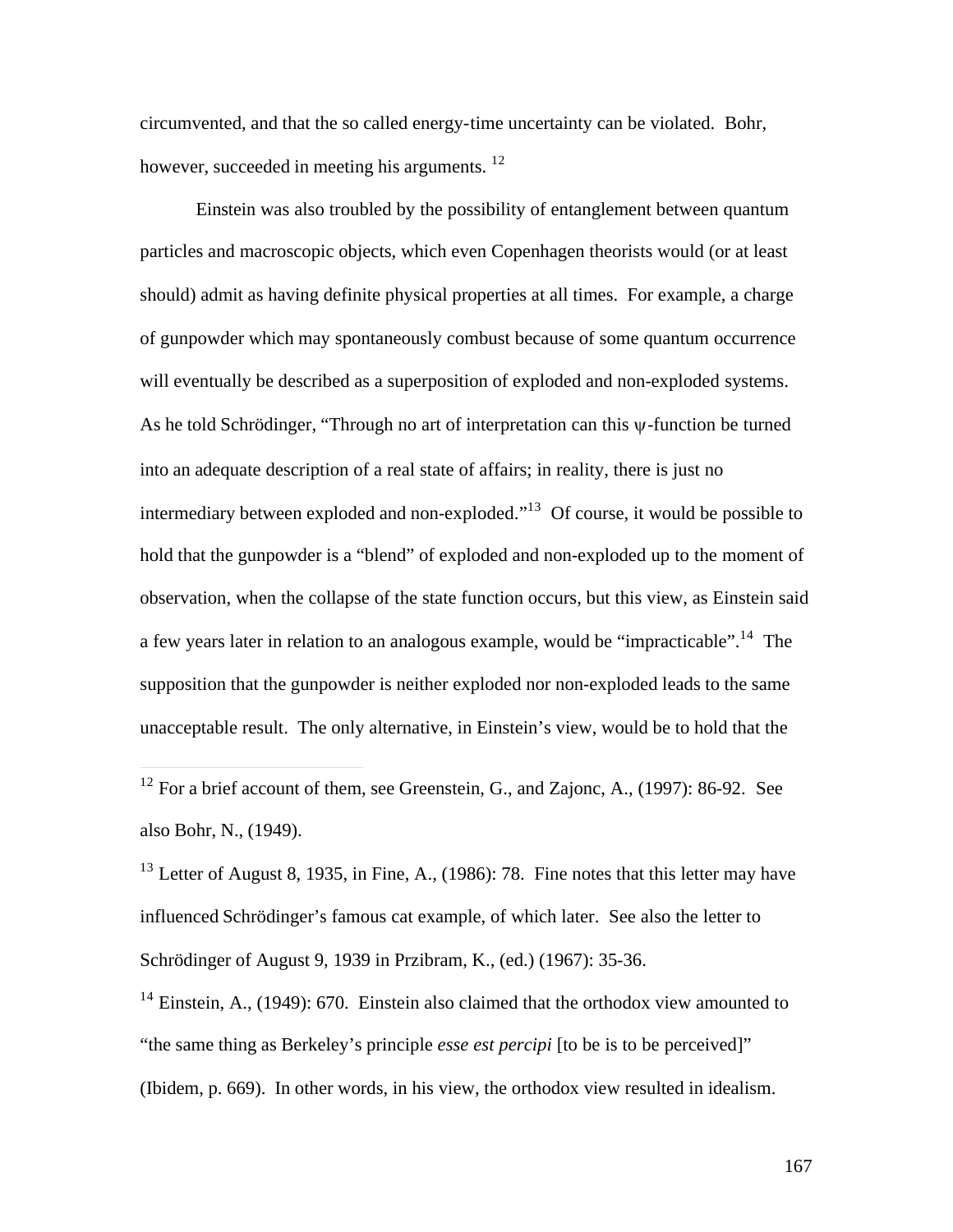state function does not express the actual state of the powder, but merely our knowledge of it. The result would then be that "the laws of nature one can formulate do not apply to the change with time of something that exists, but rather to the time variation of the content of our legitimate expectations." <sup>15</sup> Adopting this, of course, would entail giving up the idea of science as a tool to understand the basic order of nature and sinking into epistemology.

Believing that quantum mechanics is incomplete, already in 1927 Einstein had proposed a variety of the ensemble interpretation, thinking that we need to look for a deeper theory. He told a correspondent in 1935: "In spite of the success of quantum mechanics, I do not believe that this method can offer a usable foundation of physics. I see in it something analogous to classical statistical mechanics, only with the difference that here we have not found the equations corresponding to those of classical mechanics."<sup>16</sup> Although his efforts in that direction were not successful, he never gave up his negative views. Rosenfeld recounts that in 1933 Einstein remarked to him that in quantum mechanics if two particles *a* and *b* interact and then become widely separated, a momentum measurement on *a* allows the immediate determination of *b*'s momentum, and similarly with position. This, however, is very paradoxical, for "how can the final

 $\overline{a}$ 

 $15$  Letter to Schrödinger, August 9, 1939 in Przibram, K., (ed.) (1967): 35-36.

<sup>&</sup>lt;sup>16</sup> Letter to Paul Langevin, 3 October 1935, quoted in Stachel, J., (2002): 395. Although Einstein never developed his variety of ensemble interpretation, what he had in mind were classical ensembles in which value determinism applies to each member, in contrast to the standard ensemble interpretation, which makes no such assumption. For some of the problems surrounding Einstein's attempt, see Whitaker, A., (1996): 213-16.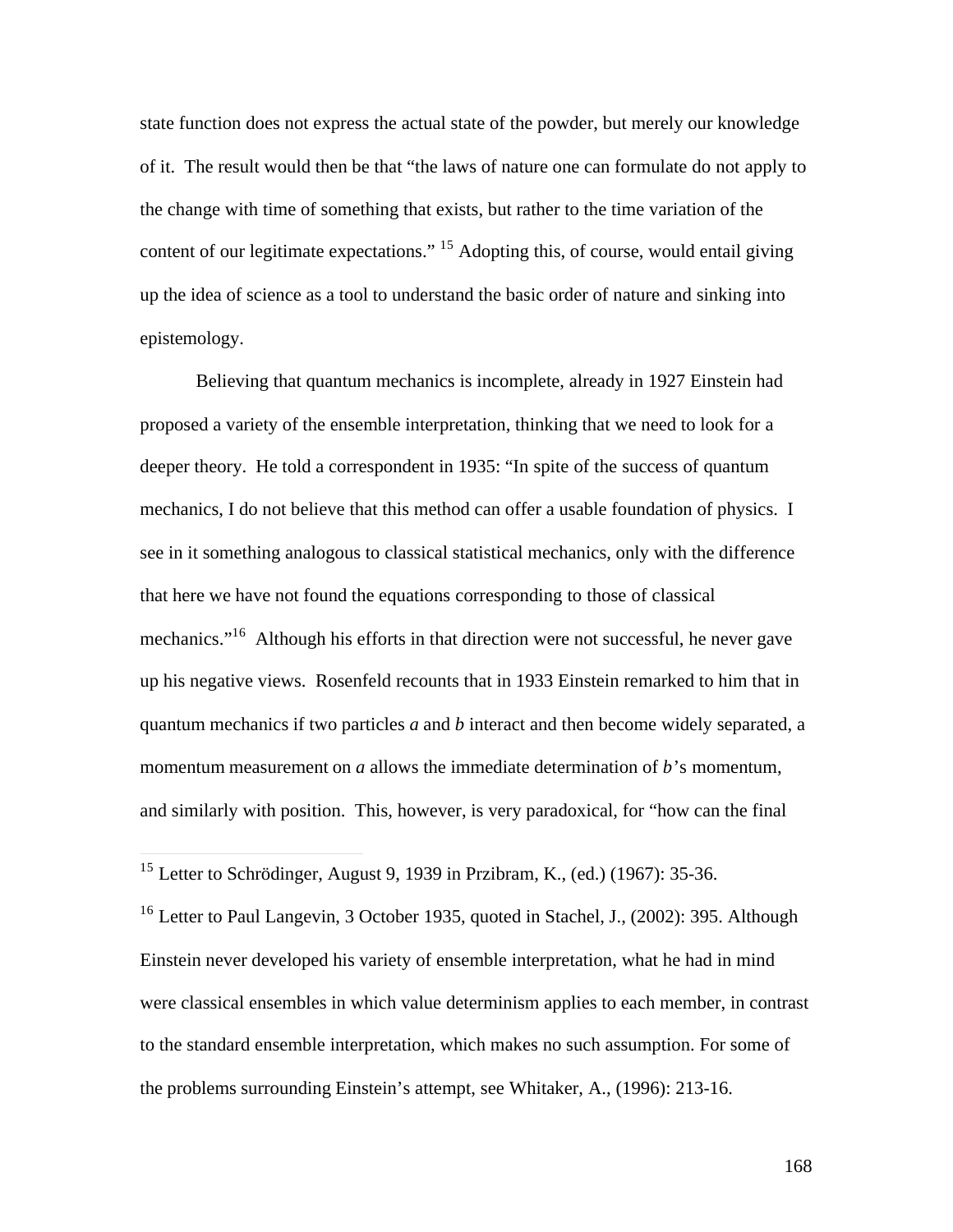state of the second particle be influenced by a measurement performed on the first, after all interaction has ceased between them?"<sup>17</sup> In 1935, Einstein's idea provided the basic conceptualization of a paper (the so-called "EPR paper") that still occupies an important role in discussions about quantum mechanics. However, before we tackle it, it may be helpful to stake a step back.

# **8.3 A Cheap Approach**

 $\overline{a}$ 

Suppose we are strong property realists. How could we show that, say, standard quantum mechanics is incomplete? If we could produce a physical situation such that the machinery of quantum mechanics would lead to the conclusion that incompatible observables simultaneously exist and have definite values, then we would show that the orthodox interpretation is inconsistent with the machinery of quantum mechanics at best, or that standard quantum mechanics is incomplete at worst. Here is a cheap try. The operators for the components of orbital angular momentum *L* do not commute. However, as we saw in our discussion of GUP, when the total angular momentum is zero, all the returns for angular momentum components are predicted to be (and are) zero all the times. Since the measurement returns are sharp, and are predicted to be sharp, it seems reasonable to conclude that the components of orbital angular momentum coexist and have definite values.

There are two objections to this move. One could claim that saying that a particle has zero orbital angular momentum is the same as saying that it has no property of angular momentum. However, a convincing retort is that in order to have value zero, the

<sup>&</sup>lt;sup>17</sup> Rosenfeld, L., (1967): 127-28. On the prehistory of the EPR paper, see Jammer, M., (1974): 166-81.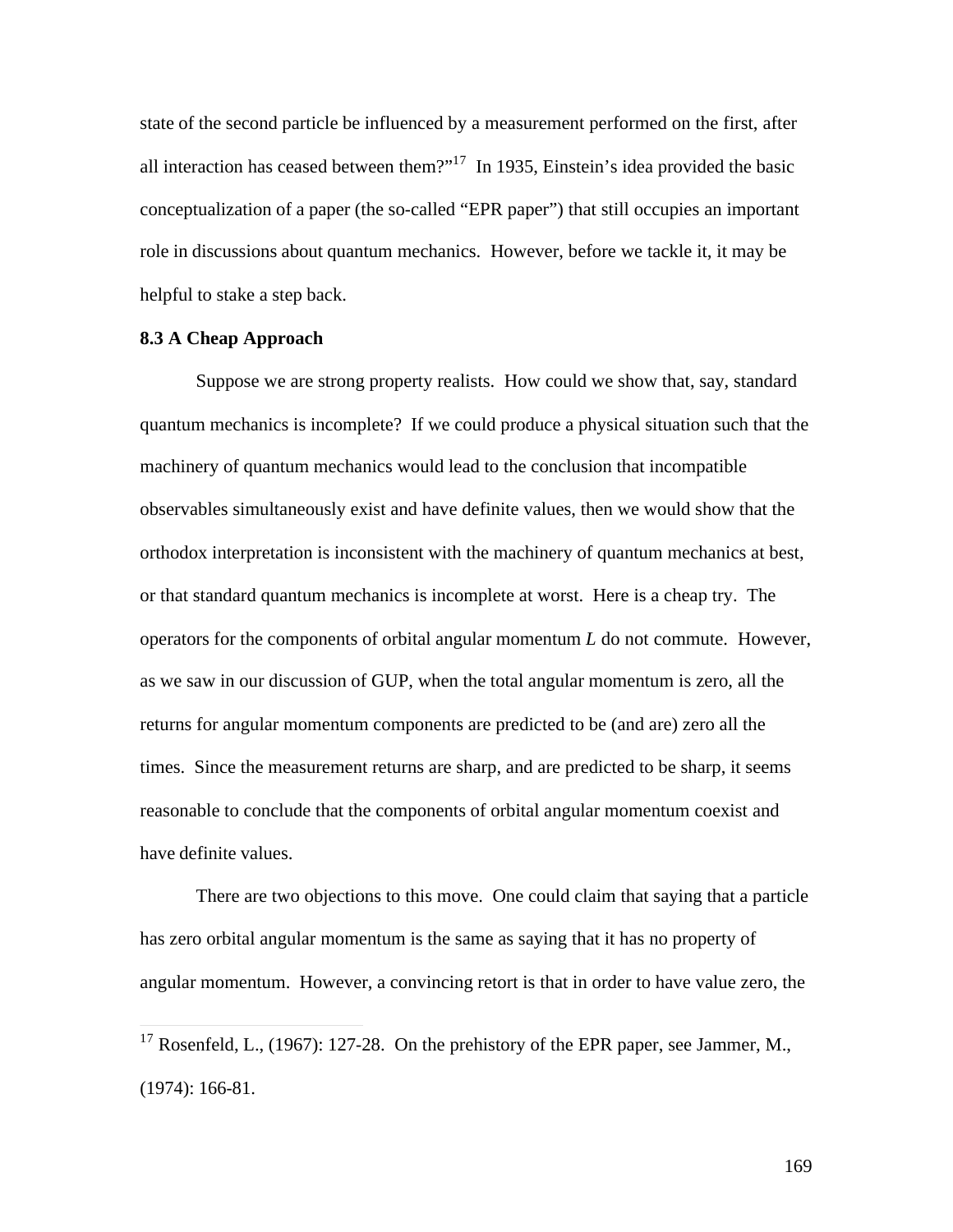property of orbital angular momentum must exists, much in the way in which a checking account must exist in order to have no money in it. The second objection, however, is inescapable. For one could simply note that in the case at hand the commutator of the two observables is zero and conclude that the argument attacks a straw man. Notice, however, that the objection is algebraic and as such radically different from Bohr's story about incompatible measurement apparatuses. In fact, here we have a case in which the need of incompatible measurement set-ups fails to result in HUPI at the theoretical level. This might require giving up part of Bohr's story but it hardly shows that quantum mechanics is incomplete or the orthodox interpretation problematic. A more serious attempt is required. To understand how such an attempt can be made, we need a bit more theory.

#### **8.4 Entangled States**

Suppose that particle 1 is described by  $|\Psi_1\rangle$  in state space  $H_1$  and particle 2 by  $|\Psi_2\rangle$  $\{|e_1\rangle, ..., |e_n\rangle\}$  is a basis for  $H_1$  and  $\{|d_1\rangle, ..., |d_m\rangle\}$  a basis for  $H_2$ , then in state space  $H_2$ . As we know, the composite system resides in  $H = H_1 \otimes H_2$ , and if  $\mathbf{r}^{\text{th}}$  $\{ |e_1\rangle \otimes |d_1\rangle, |e_1\rangle \otimes |d_2\rangle, ..., |e_n\rangle \otimes |d_m\rangle \}$  is a basis for *H* so that any state vector  $|\Psi\rangle$ describing the composite can be expressed as a linear combination of members of that basis. This may happen in two significantly different ways.

First, it may turn out that at all times  $|\Psi\rangle = |\Psi_1\rangle \otimes |\Psi_2\rangle$ , that is, the state vector of in which case the state vector is factorizable. For example, in the case of two spin-half the composite system is the tensor product of the state vectors of the component systems, particles it may happen that  $|\Psi\rangle = |\hat{\Gamma}_z\rangle \otimes |\hat{\Gamma}_z\rangle$ . Here particle 1 has an individual state vector,  $\langle \hat{\Gamma}_z \rangle$  and particle 2 another individual state vector,  $\langle \hat{\Gamma}_z \rangle$ . Physically, this means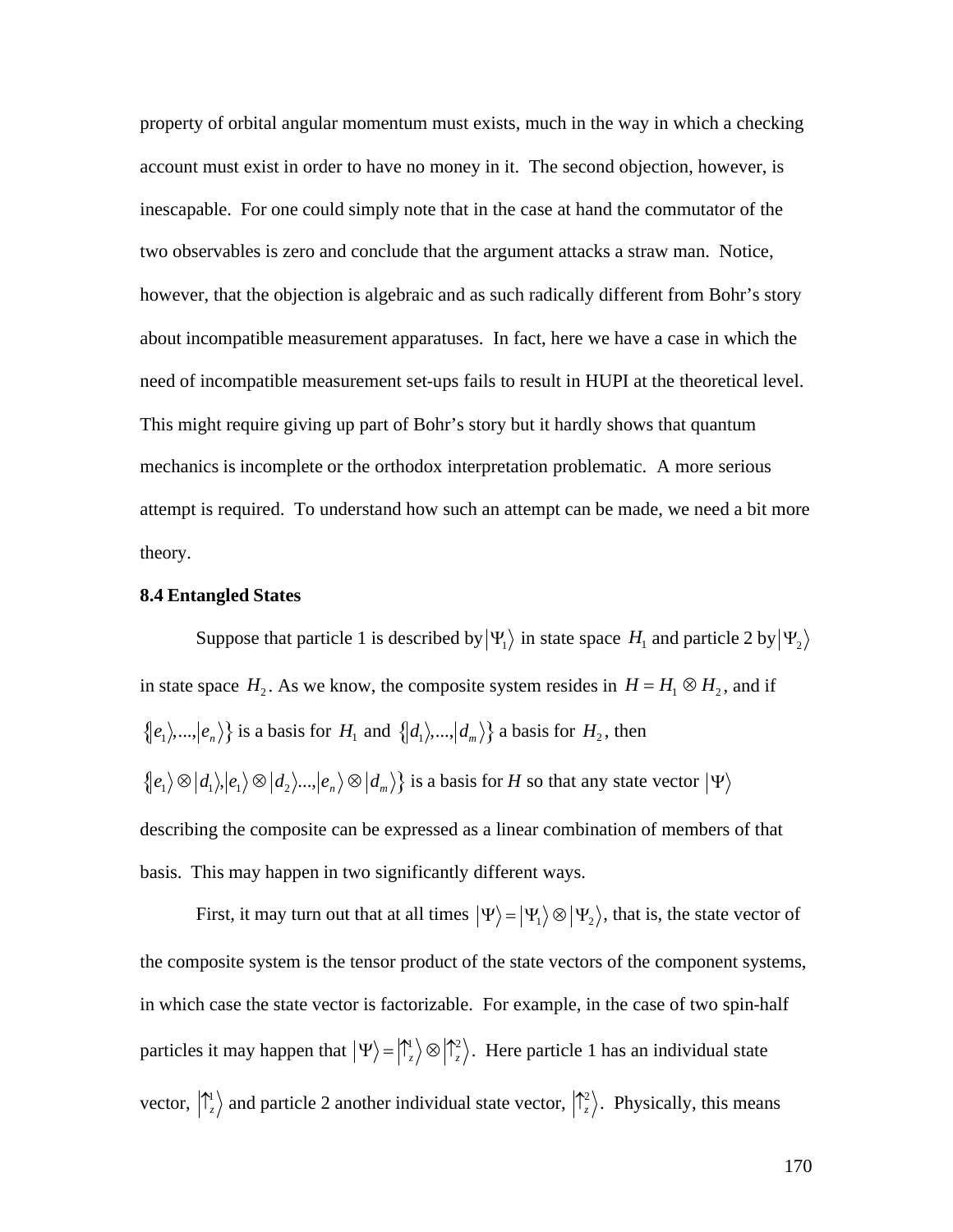that the two systems have not interacted, and are merely juxtaposed. For example, the two systems may have been prepared separately but be studied, for whatever reason, as one system. In practice, this means that the measurement returns from the two systems are independent of each other. In other words, the fact that a certain measurement return has been obtained for 1 has no relation whatsoever to the probability of obtaining any particular measurement return for 2.

Second, it may turn out that  $|\Psi\rangle$  is not in general expressible as  $|\Psi_1\rangle \otimes |\Psi_2\rangle$ . † † Then,  $|\Psi\rangle$  is said to be non-factorizable. In this case, according to standard quantum † does. The two systems are then *entangled*, and the measurement returns for the two mechanics neither 1 nor 2 has an individual state vector: *only* the compound system 1+2 particles are not independent but correlated. Entanglement occurs when the two systems are not merely juxtaposed but they have interacted, for example by having a common origin or by coming in close proximity. As we shall see, entangled states play a very important role in discussions about quantum mechanics because if two systems become entangled, they remain entangled independently of their spatial separation as long as no measurement is performed. However, once measurement on either of the two particles is performed, the system will collapse into a non-entangled state. For example, consider a spin-half system in state  $|\Psi\rangle = a|\Upsilon_z \psi_z \rangle - b|\psi_z \Upsilon_z \rangle$ , and suppose that on measuring  $S_z^1$  we get † †  $\hbar/2$ . Then the system collapses onto  $|\Psi'\rangle = |\hat{\Gamma}_z^{\perp 2}\rangle$ , which is not entangled. Hence, if then further spin measurement returns on one are no longer correlated to spin systems 1 and 2 have become disentangled, and do not physically interact any longer, measurement returns on the other.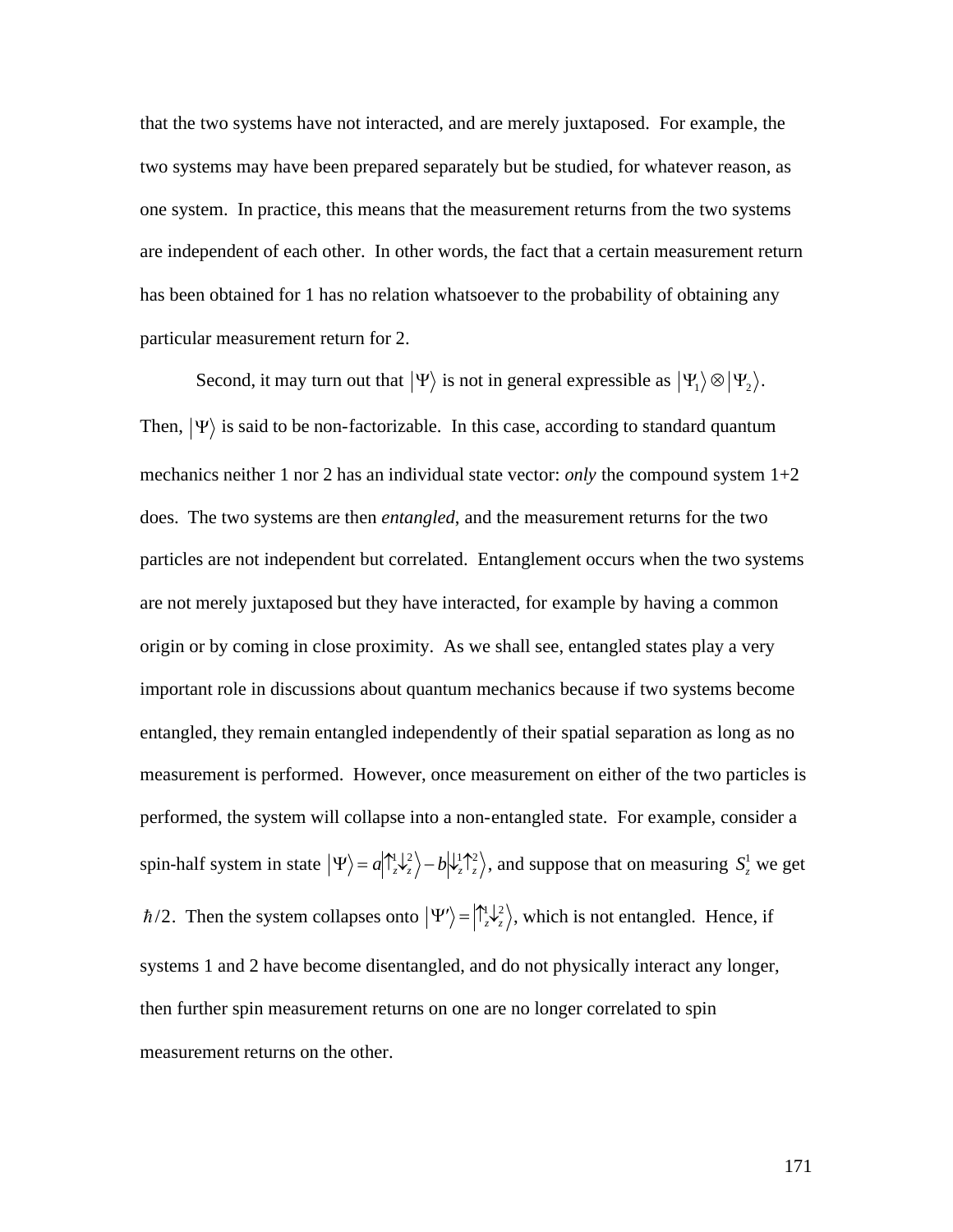A particular type of entangled system will be of special interest to us, namely that occurring between to spin-half particles (such as two electrons) when the total spin of the system is zero. Then, the two particles are in the *singlet configuration*,

$$
\frac{1}{\sqrt{2}}\left(\uparrow^p \downarrow^e\right) - \left|\uparrow^e \downarrow^p\right\rangle\right)^{18} \tag{8.4.1}
$$

# **8.5 The EPR paper**

 $\overline{a}$ 

In 1935, Einstein, Podolsky, and Rosen published a paper "Can Quantum-Mechanical Description of Physical Reality be Considered Complete?" in which they tried to show that the question should be answered negatively. After reasonably noting that we want a physical theory not only to be true but also complete, the paper, which has become known as the "EPR" paper after the initials of their names, makes three basic assumptions, two largely philosophical and one largely physical. The first philosophical assumption consists in providing a necessary condition for the completeness of a physical theory (NCC):

Whatever the meaning of the term *complete*, the following requirement for a complete theory seems to be a necessary one: *every element of the physical reality must have a counterpart in the physical theory*." (Einstein, A., Podolsky, B., and Rosen, N., (1935) in Wheeler, J. A., and Zureck, W. H., (eds.) (1983): 138).

The paper does not explain what counts as an element of reality, although in the course of the argument it becomes clear that the values of physical properties and quantum states

 $18$  For the role of entanglement in the bizarre phenomenon of quantum teleportation, see appendix 3.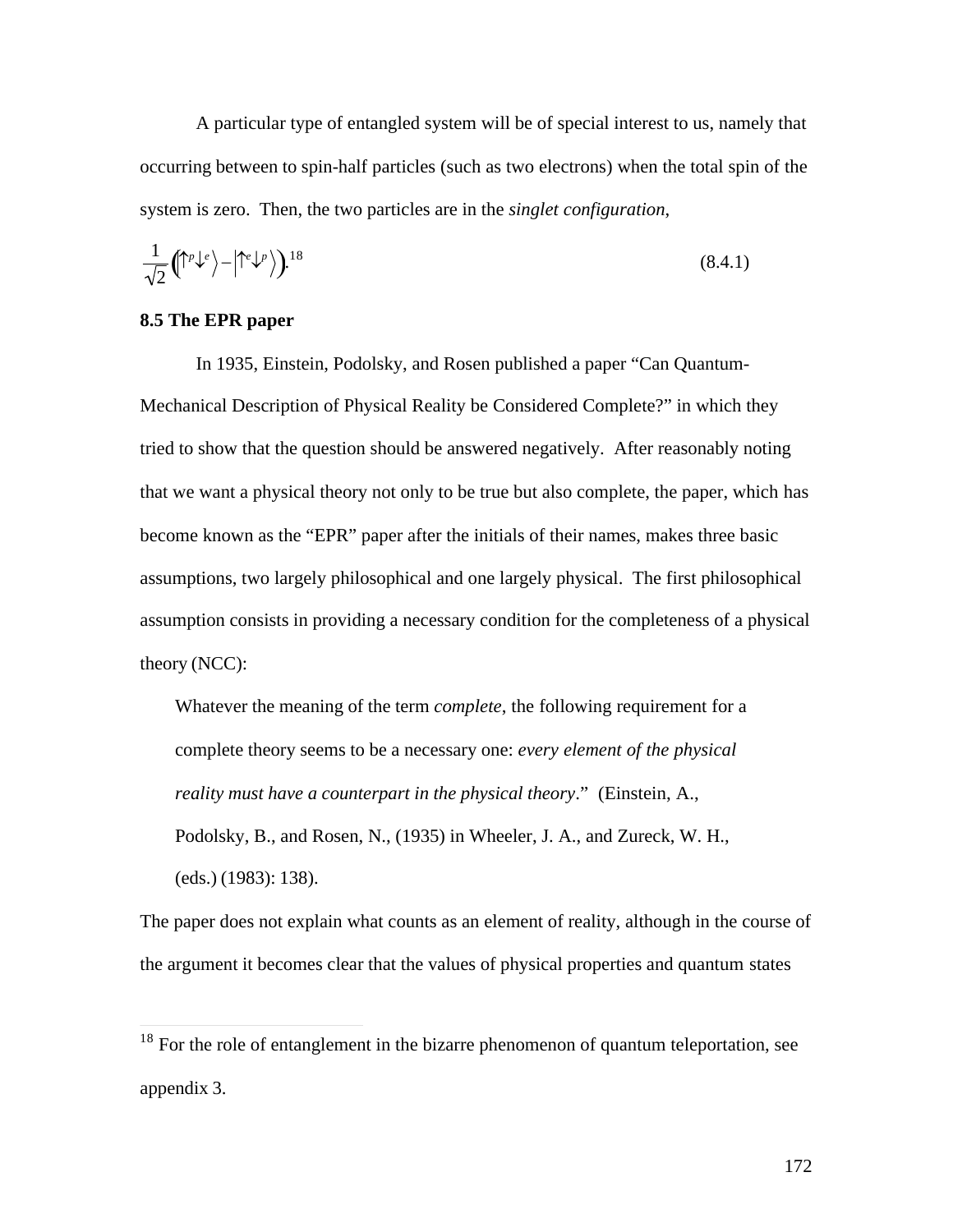count as such. Leaving considerations of truth aside, NCC seems eminently reasonable because of its rather modest requirements. For example, it does not require that the theoretical counterpart of the element of physical reality render it with total accuracy.

Of course, NCC is of little use unless a criterion for being an element of reality is provided. The element of physical reality, we are told, cannot be determined by a priori philosophical considerations but by appealing to "the results of experiment and measurement." This leads to the second philosophical assumption (SER), which amounts to a sufficient condition for being an element of reality:

If, without in any way disturbing a system, we can predict with certainty (i.e., with probability equal to unity) the value of a physical quantity, then there exists an element of reality corresponding to this physical quantity (Ibidem, 138).

SER too is reasonable for it allows the theory itself to determine what counts as an element of reality, thereby eliminating the problem of judging the completeness of a theory in terms of another radically different theory. Furthermore, if a theory allows us successfully to predict with certainty the return of a certain measurement, it is plausible to claim that there is something in the world corresponding to what the theory says is being measured, for this seems part of the best explanation for the correct return of the measurement.

The physical assumption is the Principle of Locality (PL), the claim that if "two systems no longer interact, no real change can take place in the second system in consequence of anything that may be done to the first system" (Ibidem, 140). The key notion here is that of interaction. EPR seem to have considered this assumption a truism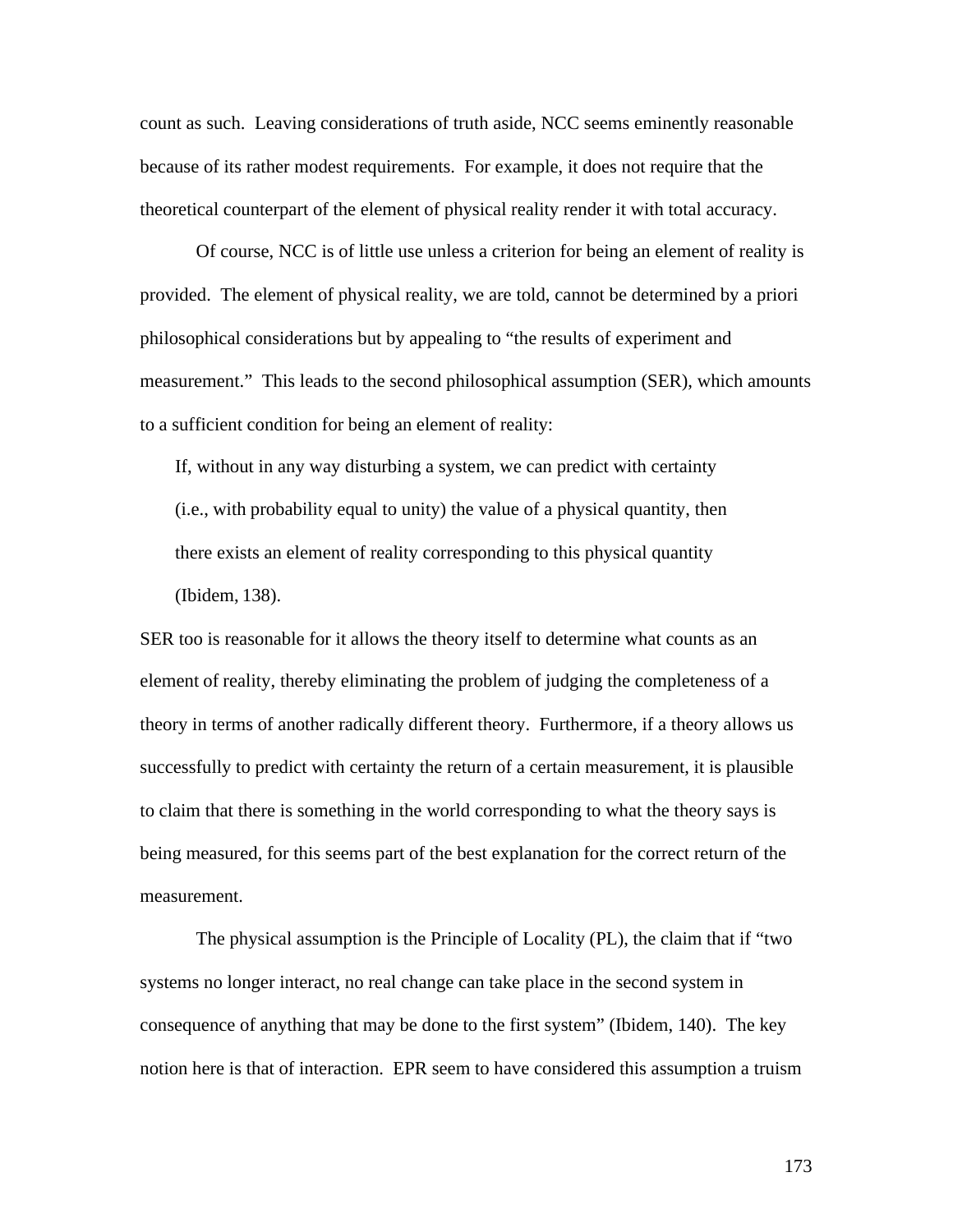since, they immediately continued, "This is, of course, merely a statement of what is meant by the absence of interaction between the two systems." Two points should be noted. The paper did not explain what a real change amounts to, but in the course of the argument it becomes clear that the production of a new physical property, the alteration of its value, or the production of a new quantum state would constitute a real change. The paper also failed to explain what qualifies as a system. However, as before, the argument makes clear that even the widely separated compounds of an entangled system count as systems even if, according to standard quantum mechanics, they do not have a corresponding state vector.<sup>19</sup> Minimally, then, PL entails that if we have two systems (in the EPR paper sense), then their interaction (in terms of real change) can be made arbitrarily small, in fact so small as to become negligible, by increasing their separation. This seems quite reasonable, since all known forces diminish with distance.

Now, the authors claim, in quantum mechanics (that is, in the Copenhagen account, we should add) any two incompatible observables are subject to HUPI, and therefore the precise knowledge of one prevents that of the other. For example, the precise determination of momentum produces uncertainty in the determination of position. In addition, the "usual conclusion" drawn from this (that is, the conclusion drawn by Copenhagen and orthodox theorists) is that when the value of an observable *O*

 $\overline{a}$ 

 $19$  This is the Principle of Separability. It is not stated but it is obviously implied by the overall argument in that PL would not be applicable to the EPR's example without it.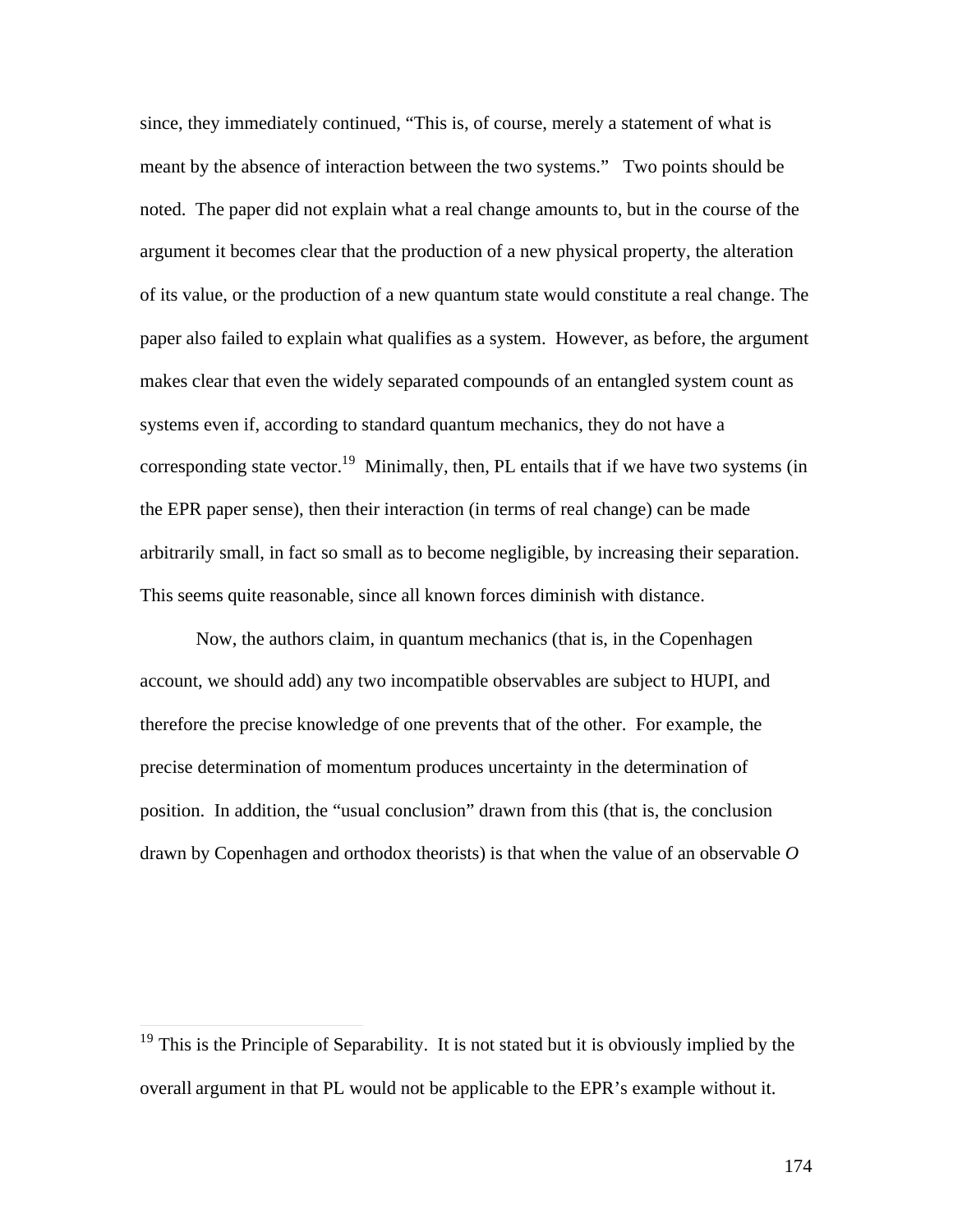is known, any other observable *Q* incompatible with *O* does not exist.<sup>20</sup> Hence, the paper continued, either quantum mechanics is incomplete, or incompatible observables cannot have simultaneous reality. With the help of SER, PL, and, in their view, uncontroversial quantum-mechanical manipulations, EPR argued that in some non-trivial cases incompatible observables can be shown to have simultaneous reality. Hence, they concluded (validly, but perhaps unsoundly) that quantum mechanics is incomplete.

There are two main problems with the EPR paper. The first, relatively minor, is that the specific quantum mechanical situation involving the incompatibles position/momentum that the paper sets up has been challenged. However, an analogous situation can be created by using incompatible spin components; indeed we shall do just that. $21$  The second, and more difficult, problem is that the paper does not provide any clear, detailed argument for the conclusion that a system can have simultaneous definite incompatible properties. What follows is an interpretative restatement of the argument. **8.6 The Argument** 

Consider a system of two entangled spin-half particles *a* and *b* in the singlet configuration  $\frac{1}{\sqrt{2}} \left( \int_{0}^{a} \left( \int_{0}^{b} \psi_{z} \right) - \left( \int_{a}^{a} \left( \int_{c}^{b} \right) \right) \right)$ . Let us assume also that the particles are allow  $2^{y^2-2}$  /  $2^{y^2-2}$  $\frac{1}{\sqrt{n}}\left(\left(\uparrow_{z}^{a}\downarrow_{z}^{b}\right)-\left(\downarrow_{z}^{a}\uparrow_{z}^{b}\right)\right)$ . Let us assume also that the particles are allowed to

 $\overline{a}$ 

 $21$  In addition, we use spin because Bell's Inequality, which we shall study later, derives from Bohm's improvement (of which more shortly) on the EPR paper, and Bohm uses spin.

<sup>20</sup> Presumably, this is because the state of the system is not an eigenstate of *Q* and EE kicks in. However, as we saw, in some cases incompatible observables can share eigenvectors.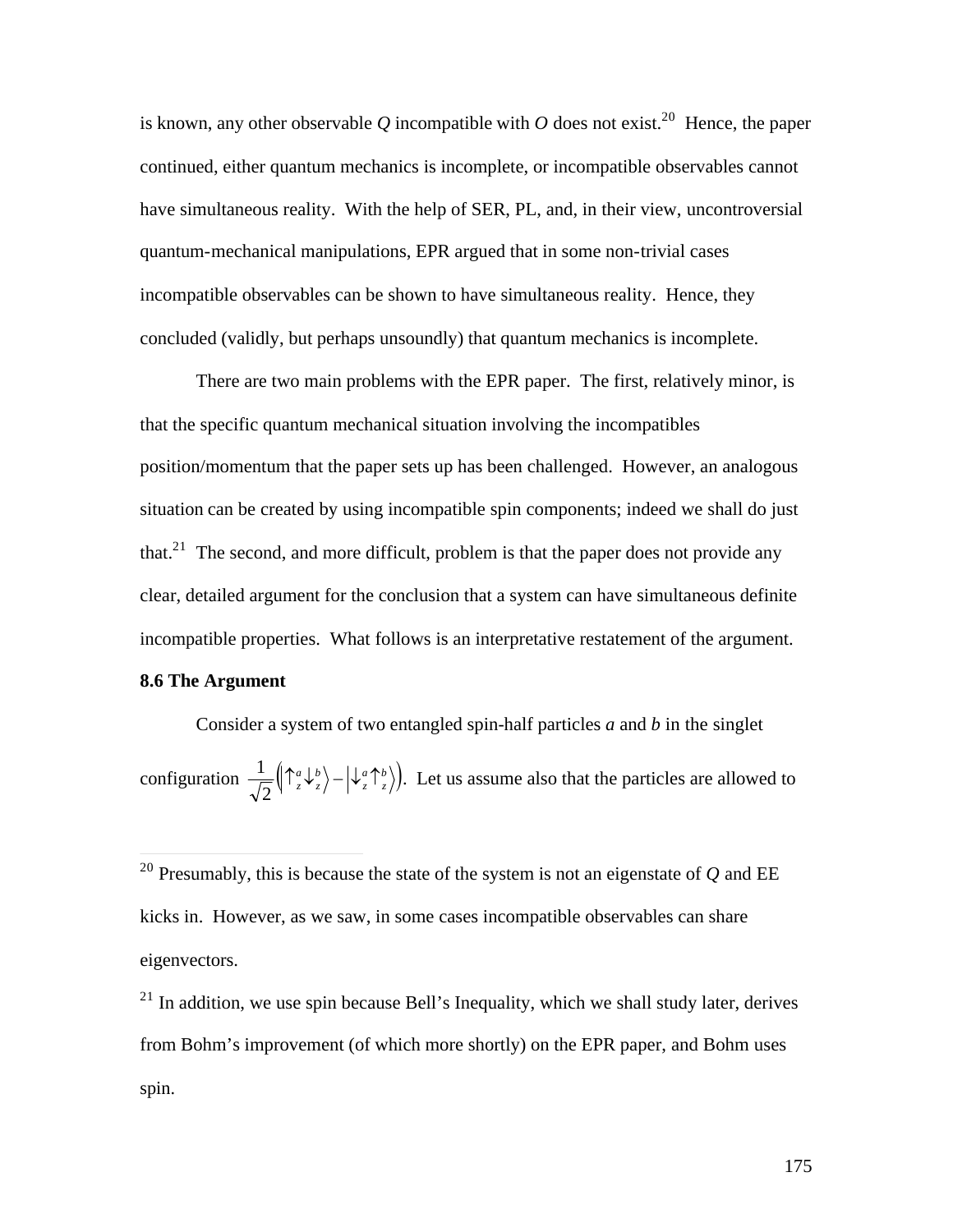move sufficiently apart, so that they no longer interact. Now suppose that we measure  $S_z^a$  using  $\hbar/2$  as a unit of measure, and obtain +1. Then, because of the collapse rule  $\cdot$   $\circ$   $\phi$   $\cdot$  11  $\cdot$  1  $\cdot$  11  $\cdot$  1  $\cdot$  1  $\cdot$  1 postulated by standard quantum mechanics (not to mention the conservation of total spin),  $S_z^b$  will certainly yield  $-1$ . Hence, SER and PL allow us to conclude that there is an element of reality corresponding to  $S_z^b$ , the *z*-component of *b*'s spin.

However, singlet states of total spin enjoy rotational invariance, which entails that when the singlet state vector is expanded in terms of the eigenvectors of  $S_x^a$  and  $S_x^b$ , one obtains  $\frac{1}{\sqrt{2}}\left( \int_{x}^{a} \left( \int_{x}^{b} \right) - \left( \int_{x}^{a} \left( \int_{x}^{b} \right) \right)$ . Suppose now that instead of measuring  $S_{z}^{a}$  w  $2^{y}$   $x^{2}$   $y^{2}$   $x^{2}$  $\frac{1}{\sqrt{2}}\left(\int_{-\infty}^a \left(\int_{x}^{b} \left(\int_{x}^{b} \right)^b \right) dx$  Suppose now that instead of measuring  $S_z^a$  we measure  $S_x^a$ and obtain  $S_x^a = 1$ . Then, by the same reasoning as above, a measurement of  $S_x^b$  will reality corresponding to  $S_x^b$ , the *x*-component of *b*'s spin. certainly yield -1. Hence, SER and PL allow us to conclude that there is an element of

In addition, collapse plus EE imply that the measurement of  $S_z^a = 1$  reduces *b*'s  $\mathbb{R}^2$ state to  $\ket{\psi_z}$ , and that of  $S_x^a = 1$  reduces it to  $\ket{\psi_x}$ . However, PL prevents anything producing a new quantum state in *b*. Hence,  $|\psi_z\rangle$  and  $|\psi_x\rangle$  "belong" or "are assigned" to happening to *a*, including having its spin components measured, from altering or quantum state is represented by their non-trivially different eigenvectors. "the same reality." In short, *b* has incompatible observables with definite values and its

† B., and Rosen, N., (1935) in "Wheeler, J. A., and Zureck, W. H., (1983): 141). However, EPR were aware that one could try to resist their argument by restricting SER and claiming that two physical quantities can be considered "simultaneous elements of reality *only when they can be simultaneously measured or predicted.*" (Einstein, A., Podolsky, they held, such a restriction would be unwarranted because it would make the reality of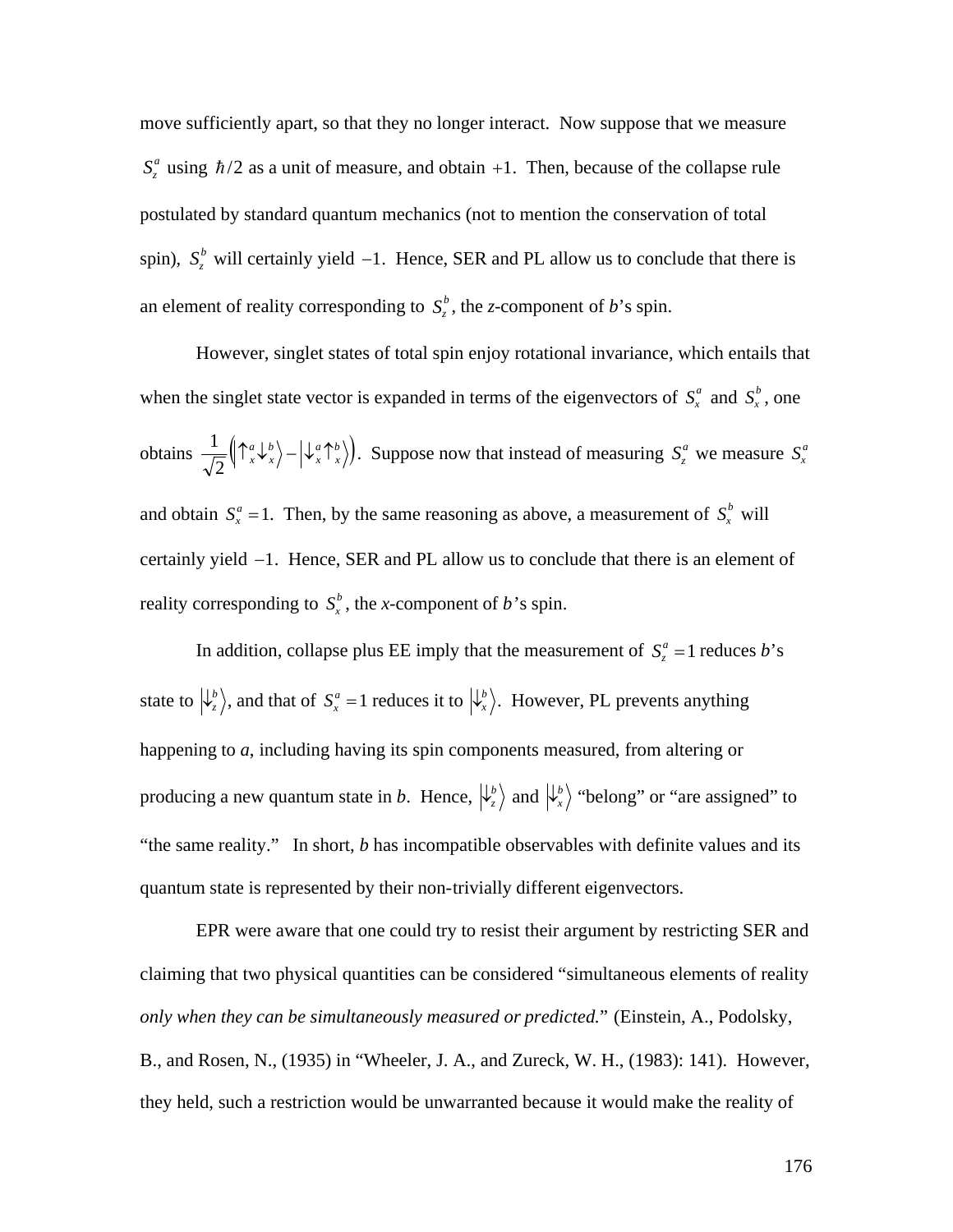$S_z^b$  and  $S_x^b$  depend on measurements carried out on *a* which, PL tells us, does not disturb *b* at all. "No reasonable definition of reality could be expected to permit this," they claimed. The paper ended by stating their belief that a complete description of physical reality is possible.

What should one make of the argument, such as it is? It may be helpful to have a visual representation of the situation. Consider a very simple experiment. We flip a fair coin; if we get heads (H), we toss a die loaded so that the probability of getting an even number (E) is double that of getting an odd one (O); if we get tails (T), we toss a fair die. This is a finite stochastic process, and therefore we can represent it by using a diagram in the form of a tree. $22$ 



## **Figure 1**

 $\overline{a}$ 

The tree represents all the possible outcomes of the experiment, with branch (*a*) expressing the sequence of events in which we get H with probability 1/2 and, given that we got H, E with probability 2/3; the other branches are interpreted similarly. We could

 $22$  A tree is a mathematical object, but we need not be more rigorous than necessary here, and therefore we just look at the diagram.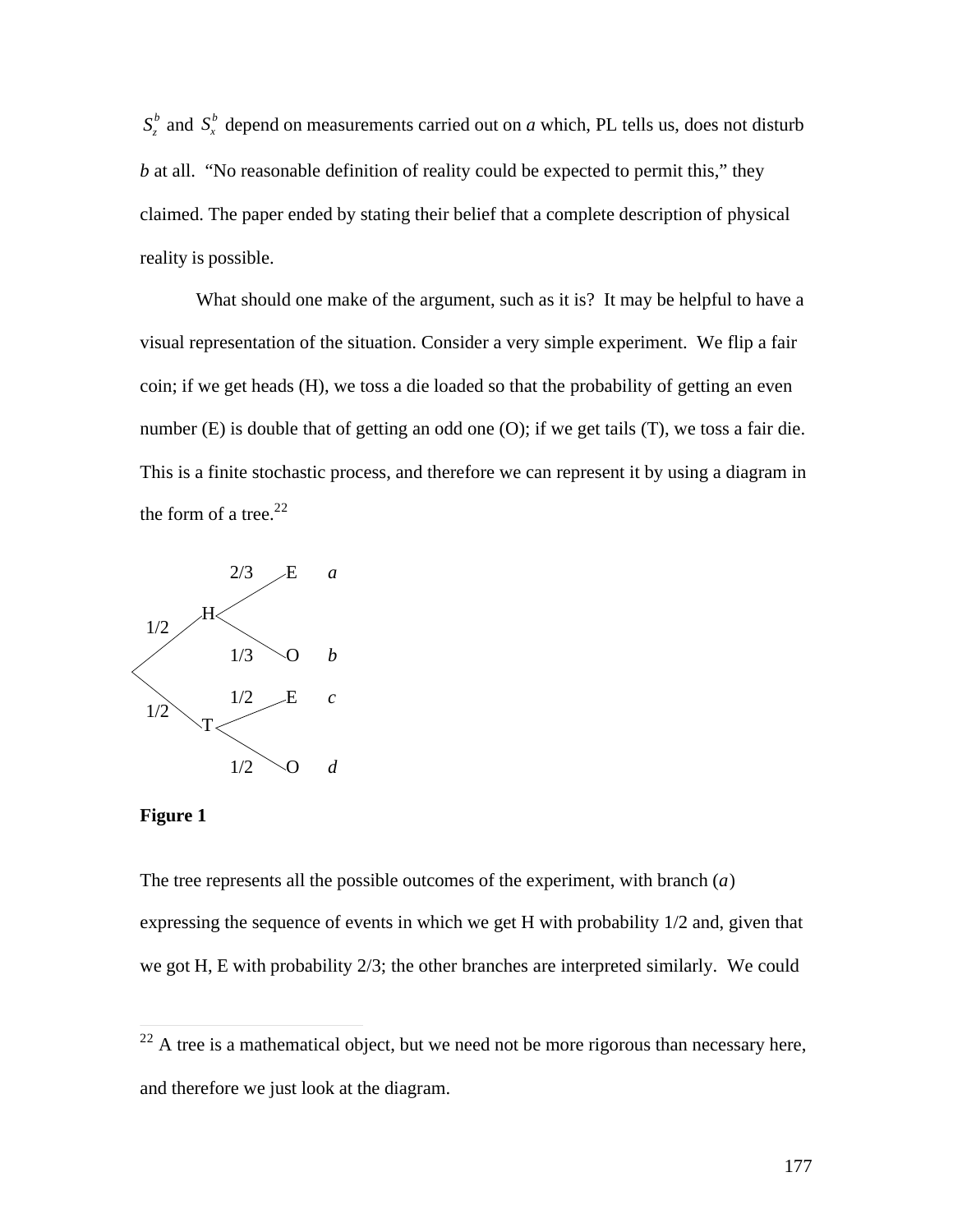think of a branch as representing a possible world, a way in which the experiment could  $\gamma$ <sub>go.</sub><sup>23</sup> The tree allows us to determine the probability of each possible world becoming the actual one. For example, the probability that (*a*) occurs is

$$
Pr(a) = \frac{1}{2} \cdot \frac{2}{3} = \frac{1}{3},
$$
\n(8.6.1)

and similarly for the other branches.

A similar tree can be used to describe the EPR experiment. If we flip a coin to determine whether we measure  $S_z^a$  or  $S_x^a$ , the tree is given in figure 2.



# **Figure 2** †

 $\overline{a}$ 

Armed with the diagram, let us try some possible readings of the argument. There is a reading of that obviously will not do. Here it is. Branch (a) says that if we decide to measure  $S_z^a$  and we obtain  $S_z^a = 1$ , then we can predict with certainty that  $S_z^b = -1$ , and that if we decide to measure  $S_z^a$  and we obtain  $S_z^a = -1$ , then we can predict with consequently (here SER kicks in) that  $S_z^b$  has a definite value. Similarly, branch (b) says

al, assuming that the experience  $2<sup>23</sup>$  Indeed, a branch, assuming that the experiment has been completed, could represent a counterfactual, a way the experiment could have gone but did not.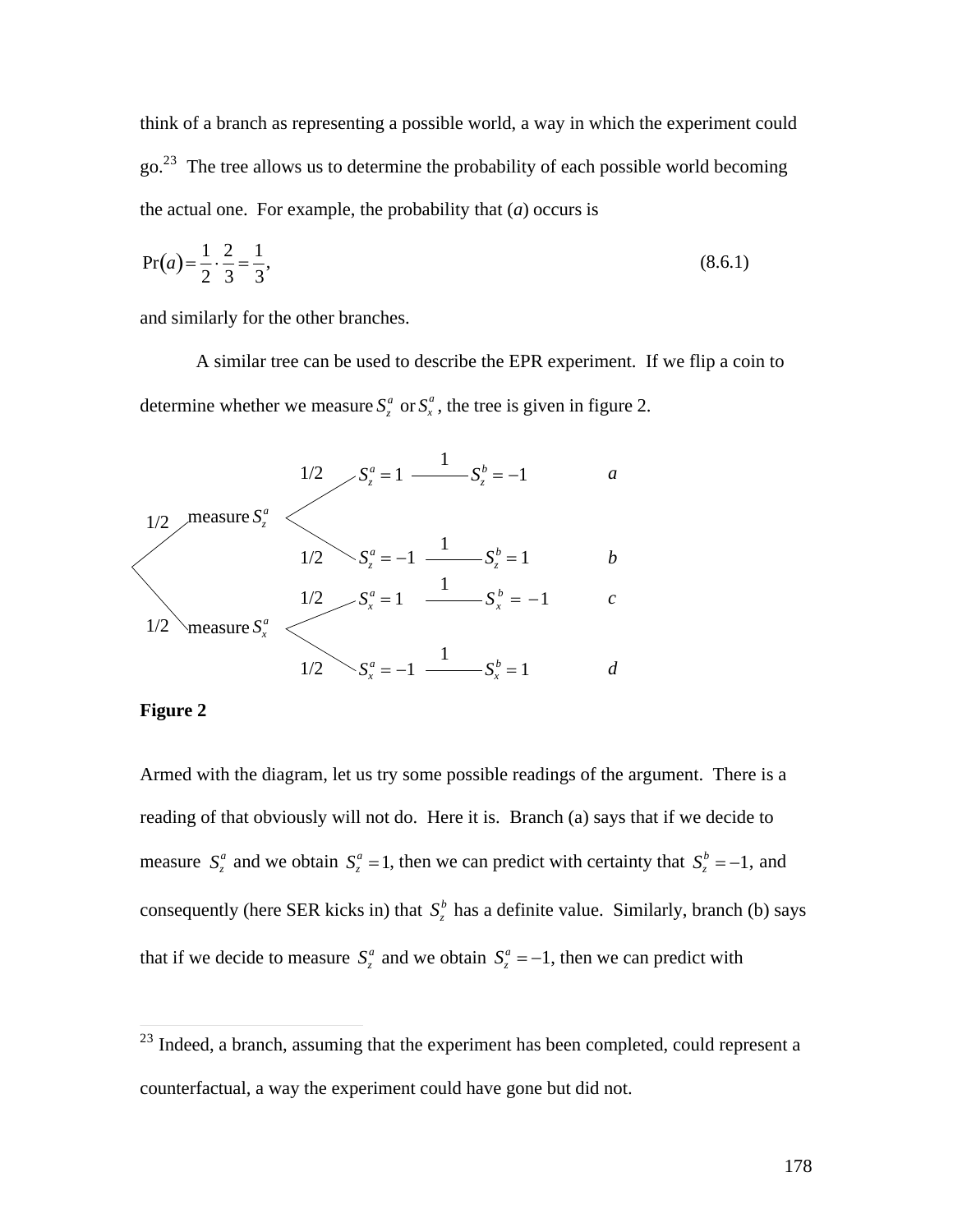certainty that  $S_z^b = 1$ , and consequently (here SER kicks in) that  $S_z^b$  has a definite value. reasoning on branches (c) and (d) we can infer that if we measure  $S_x^a$  then  $S_x^b$  has a We can then infer that if we measure  $S_z^a$ , then  $S_z^b$  has a definite value. By an analogous definite value. So, if we measure both  $S_z^a$  and  $S_x^a$ , then both  $S_z^b$  and  $S_x^b$  have a definite  $\overline{r}$ simultaneosuly knowing incompatible observables on  $a$ , which prevents us from knowing value. The problem here is easy to spot: HUPI, which EPR assume, prohibits us from with certainty both  $S_z^b$  and  $S_x^b$ , which prevents the applicability of SER and the achievability of the conclusion that both have definite values.

There is another seemingly subtler rendition of the argument based on the idea that the conjunction of PL and the true statement "If we measure  $S_z^a$ , then  $S_z^b$  has a  $S_z^b$  and  $S_x^b$  have definite values without performing any measurement on *a*. However, definite value" entails " $S_z^b$  has a definite value." If it did, we could conclude that both this will not do either. All that PL allows us to infer is that *if*  $S_z^b$  has a definite value,  $\mathbb{R}^{\mathbb{Z}^{\times}}$ measure  $S_z^a$ , then  $S_z^b$  has a definite value" does not entail " $S_z^b$  has a definite value." Of then it has that value independently of any measurement on *a*. But obviously "If we and then PL allows to infer<sup>"</sup>  $S^b_z$  would have had a definite value even if we had not course, if we add "We measure  $S_z^a$ ", we immediately obtain " $S_z^b$  has a definite value", measured  $S^a_z$ ." However, such a conclusion depends on the premise "We measure  $S^a_z$ ". Without it, the argument cannot even start, and therefore we have failed to avoid the strictures of HUPI.

We might try a similar reading with respect to vector states and obtain "If we measure  $S_z^a$  and obtain 1, then *b*'s state is represented by  $\left|\frac{1}{2}\right\rangle$ " and "If we measure  $S_x^a$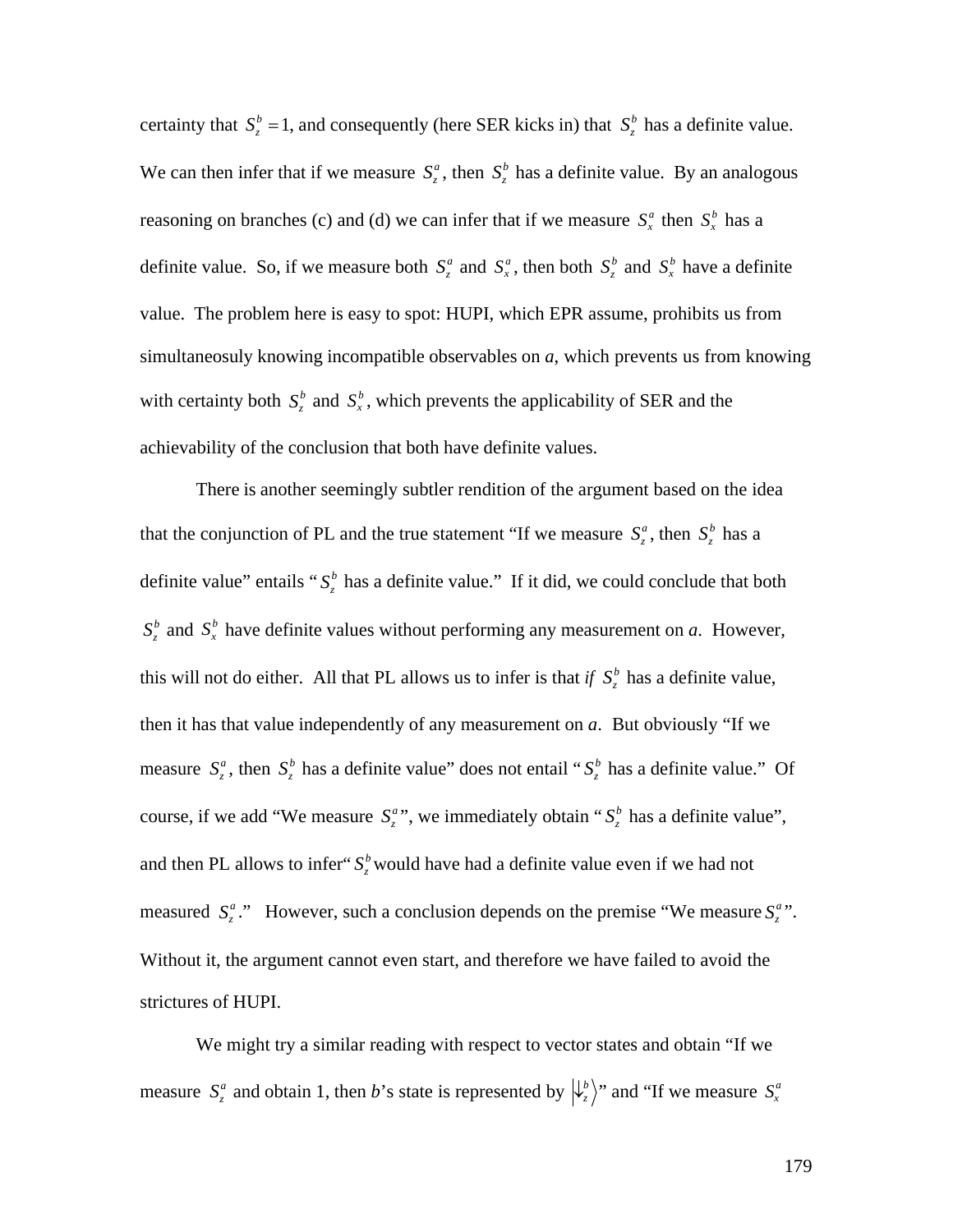and obtain 1, then b's state is represented by  $\left|\psi_x^b\right\rangle$ ." Then, we could add PL and try to  $\frac{1}{2}$ obtain "*b* is represented both by  $\ket{\psi_z}$  and  $\ket{\psi_x}$ ," claiming that this is what EPR had in  $\mathbf{r}$  ,  $\mathbf{r}$ mind by their remark that  $\ket{\psi_z}$  and  $\ket{\psi_x}$  "belong" or "are assigned" to "the same reality." spin components.<sup>24</sup> The problem here is the same as before: PL does not allow us to Finally, by adding EE we could conclude that *b* has definite simultaneous values for two obtain "*b* is represented both by  $\left|\downarrow_z^b\right>$  and  $\left|\downarrow_x^b\right>$ ".

precisely measured simultaneously, they cannot both be precisely measured at all. One According to standard quantum mechanics, not only  $S_z^a$  and  $S_x^a$  cannot both be can measure either of the two only by bringing about the collapse of the system's state vector, and consequently the measurement of the other is applied to a different system that, for one thing, involves no entanglement. In other words, the measurement of, say,  $S_z^a$  reduces the state vector to either  $\left| \int_z^a \psi_z^b \right>$  or  $\left| \psi_z^a \right>_z^b$ , and in either case *a* and *b* are not  $\mathbf{r}^{\text{th}}$ use of counterfactuals: we actually measure  $S^a_z$ , but we must consider what would have entangled any longer. This may be taken to suggest that the EPR paper makes essential occurred had we measured  $S_x^a$ .

As it happens, there is no agreement among philosophers and logicians regarding the proper treatment of counterfactuals. However, counterfactuals are used not only in science but in everyday life as well, and in handling them in the EPR context we need not get into the issues that make their full understanding very difficult. Once a branch in figures 1 and 2 has been selected as representing what actually happened, we could think

 $\overline{a}$ 

 $2<sup>24</sup>$  This seems the view taken by Beller, M., (1999): 146, 153.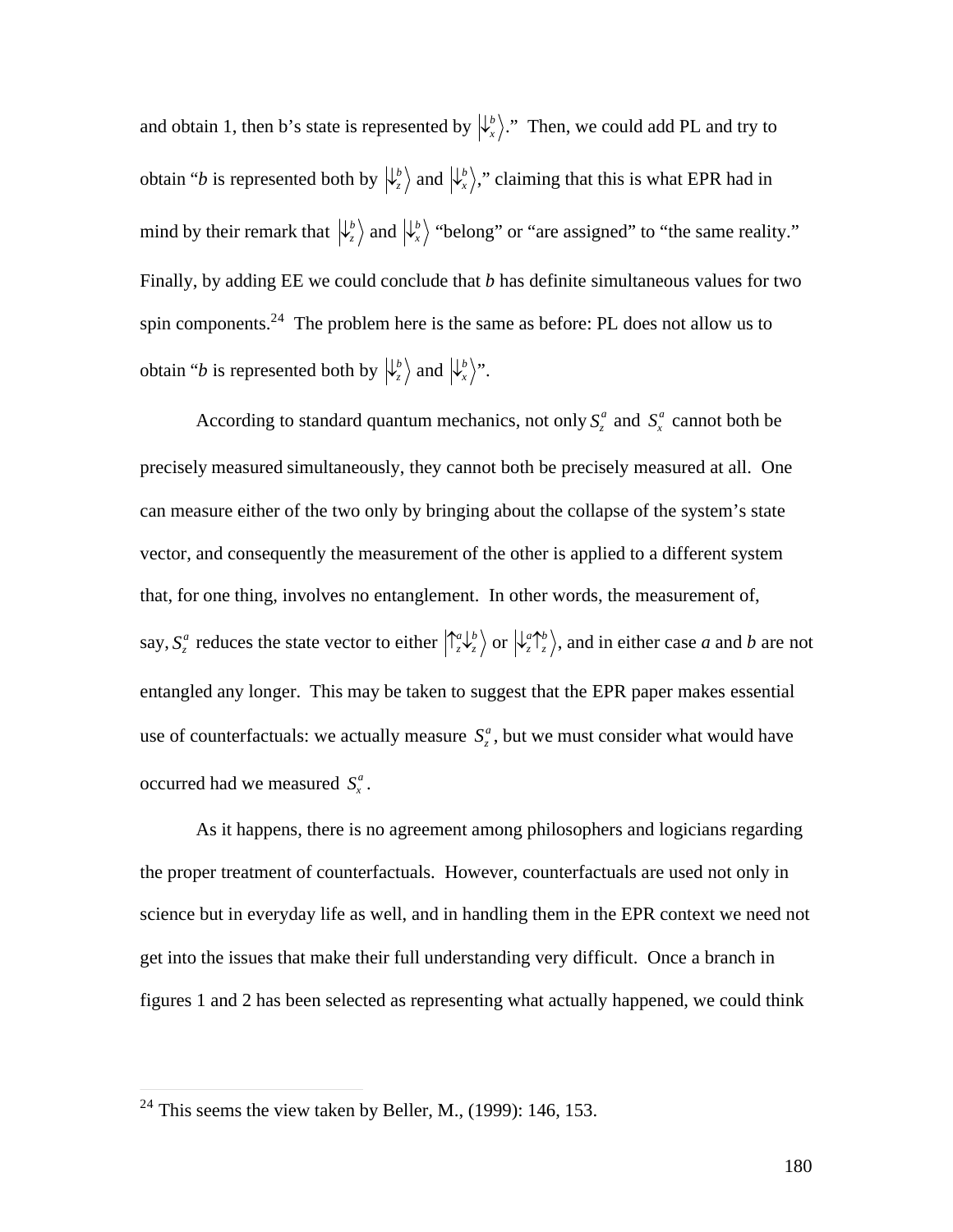of the others as representing counterfactuals, ways in which the experiment could have gone but did not.

At this point, an orthodox theorist might claim that while the probabilities used in the coin-die tree are merely epistemic, that is, the result of our ignorance (the die and the coin, we may assume, behave according to both evolutionary and value determinism), the probabilities entering the EPR tree are ontological (for standard quantum mechanics the returns of quantum spin measurements do not agree with value determinism). This difference has an immediate consequence in the case of going back in time, as it were. For example, in the coin-die case, if (*a*) has actually occurred and we wonder what would happen if we were to go back in time to the moment when we got H, determinism guarantees that  $(a)$  would obtain again (that is, we would get E when tossing the die). By contrast, in the quantum case (Fig. 2), if (*a*) actually obtains and we wonder what would happen if we were to rerun the experiment from the moment we chose to measure  $S_z^a$ , because there still would be a 50% (ontological) probability that the measurement return since determinism does not apply we could not conclude that (*a*) would obtain again would be  $S_z^a = -1$ , which would inevitably lead to the actualization of (*b*) rather than (*a*). which makes no use of such strange cases. Rather, the obvious problem for the However, one can hardly see why this difference should be relevant to the EPR argument, counterfactual reading is that it allows only the counterfactual conclusion that, say,  $S_x^b$ would have such and such value if and only if thus and so had happened, which it did not.

Perhaps EPR were aware of all these problems when they claimed that no reasonable definition of reality could be expected to require that two physical quantities exist simultaneously only when they can be simultaneously measured or predicted. EPR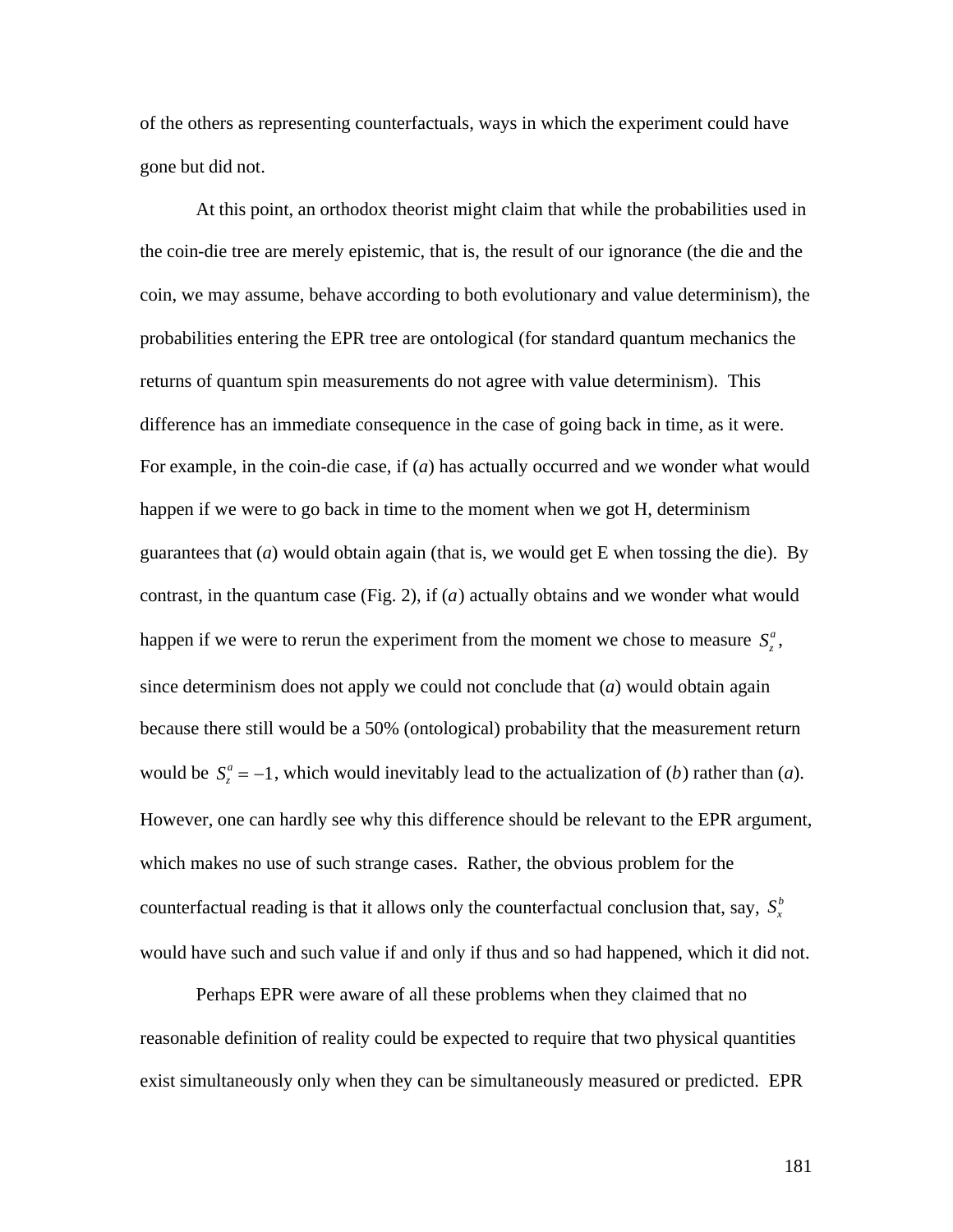might be right, but it is hard to see how this is relevant to their argument. The issue is not what a physical property requires in order to exist, or even what criteria must be satisfied before we can reasonably claim that a property exists, but what *their argument* requires in order to conclude that *b* has incompatible properties with definite values. And, as we saw, their argument requires that "We measure  $S_z^a$ " is true.

# **8.7 Bohr's Reply**

 $\overline{a}$ 

† "This onslaught came down upon us as a bolt from the blue" recounted Rosenfeld almost 30 years later. Pauli and Dirac expressed concern about the completeness of quantum mechanics. Bohr dropped everything else and "day after day, week after week," in a "state of exaltation" analyzed the EPR paper, eventually coming up with a reply (Rosenfeld, L., (1967)). The short of it is that Bohr persisted in the view that Copenhagen quantum mechanics is a complete theory, and that it is a mistake to consider the quantum mechanical system under study separately from the experimental apparatus used to study it.  $25$  The rest, however, is subject to different interpretations.

Bohr clearly thought that the account of complementarity he had developed had the resources to deal with the EPR paper. In fact, after referring the reader to his *Atomic Theory and the Description of Nature*, he proceeded to restate his views, using the usual references to the quantum of action, the individuality of quantum measurement, complementary properties and descriptions, and variations of his stock thought experiments allegedly showing the incompatible physical features designed to measure

<sup>&</sup>lt;sup>25</sup> For an account of the early reactions to the EPR paper, see Jammer, M., (1974): ch. 6 and Beller, M., (1999): ch. 7.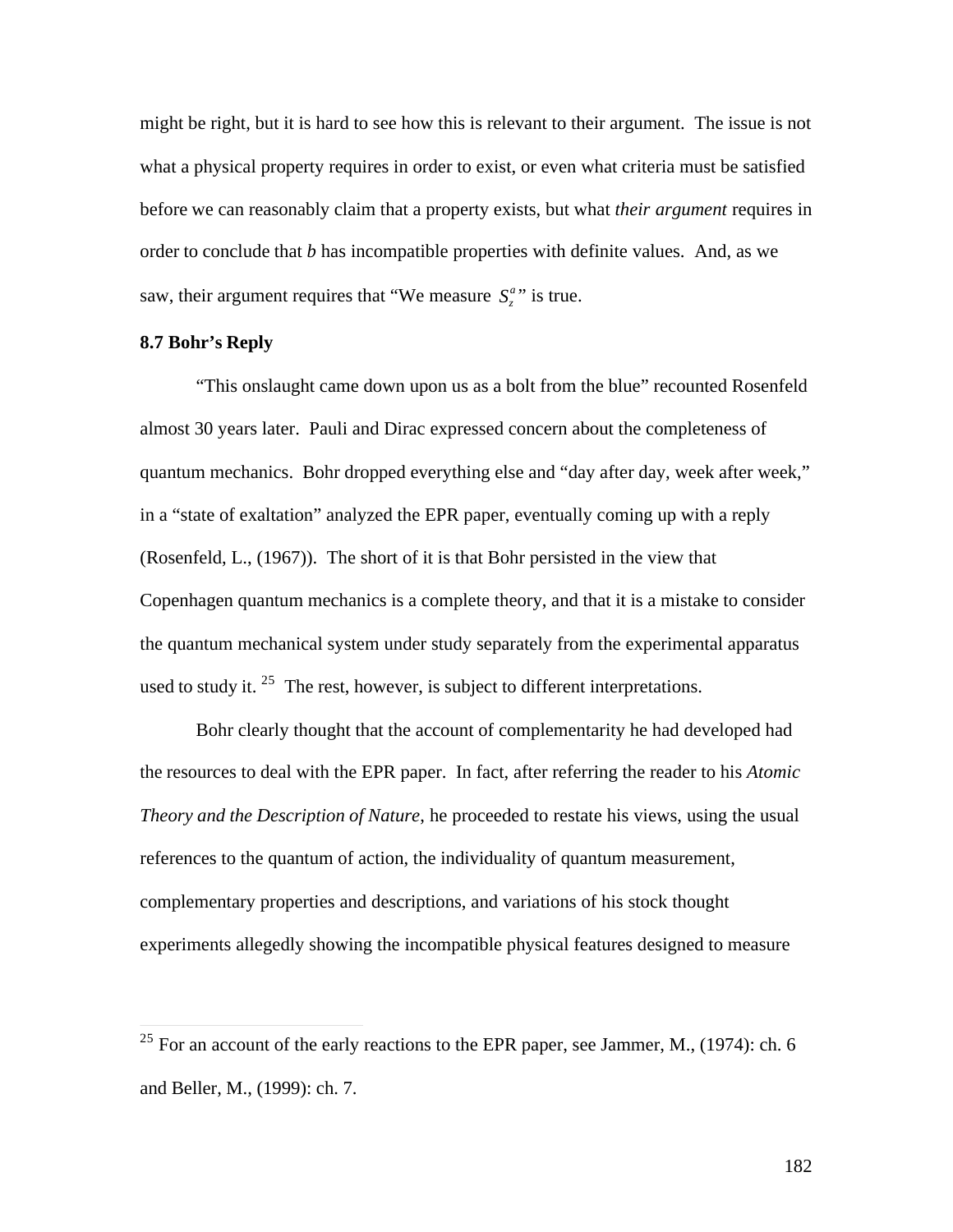position and momentum or the impossibility, due to HUPI, of knowing position and momentum precisely.

The core of his paper consisted in an analysis of a thought experiment designed to mirror the EPR example.<sup>26</sup> Consider a diaphragm  $D_1$  suspended by weak springs from a fixed frame of reference R and with two parallel slits though which two non-interacting particles *a* and *b* pass at time *t*. As the particles go through the slits, they will be deflected, thus transferring momentum (that is, the vertical component of momentum) to  $D_1$ . Since we can know the change in  $D_1$ 's momentum by measuring  $D_1$ 's momentums before and after the particles' passage, we may discover that at time *t* the momentum of the two particles is  $p_a + p_b$ . We may also assume that the distance  $x_b - x_a$  between the however, although we know  $x_b - x_a$ , we cannot know either  $x_b$  or  $x_a$ . The reason is that two particles at time *t* is known, being just the distance between the two slits. Curiously, which entails that we cannot know where the slits are (where  $x_b$  and  $x_a$  are) with respect HUPI tells us that since we know  $D_1$ 's momentum at *t*, we cannot know its position, is to measure one (for example, we could set up a second diaphragm  $D_2$  behind  $D_1$ , and to R. Now, since momentum is conserved, in order to know  $p_a$  and  $p_b$  all we need to do measure  $p_a$ ) and obtain the other from  $p_a + p_b$ . So, we can know the precise momentum positions. Since HUPI prevents us from obtaining them by looking at  $D_1$ , we must set up of each particle at time *t*. However, Bohr argued, we cannot know the corresponding

 $\overline{a}$ 

<sup>&</sup>lt;sup>26</sup> Here we follow Beller, M. and Fine, A., (1994). As usual with Bohr, there is wide disagreement on what his reply amounts to, especially because in this reading, the core of the paper is in a footnote. Quite sensibly, Bell claimed that he could not understand Bohr's reply (Bell, J. S., (1981): 155.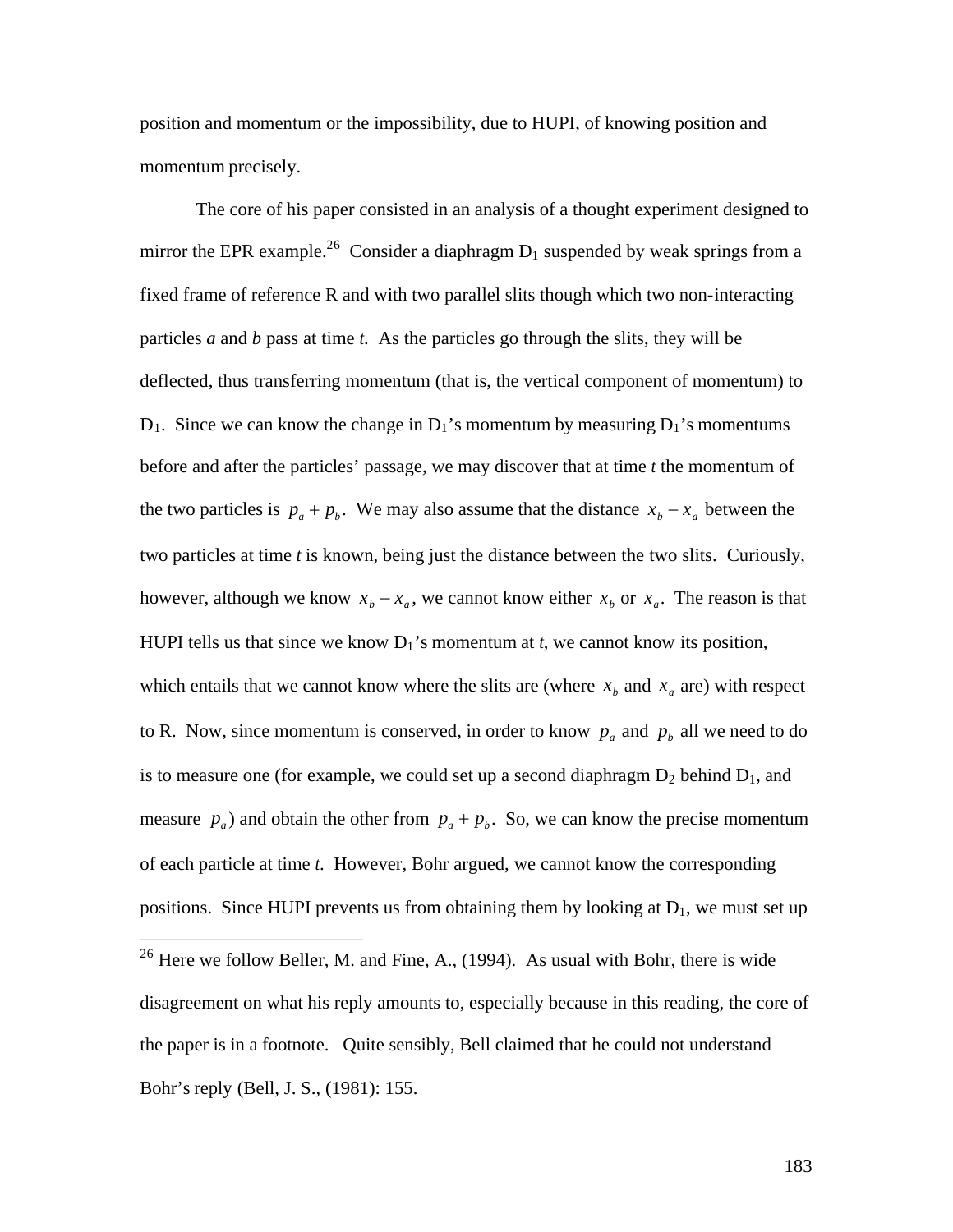another diaphragm  $D_3$ , this one rigidly attached to the reference frame, behind  $D_1$ . But by the time we measure the position of *a* and *b* by using  $D_3$ , their position wave function will have spread out, with the result that the distance between the two particles will have become indefinite, thus preventing us from knowing  $x_b$  or  $x_a$  at time *t*.

Fine have argued, the basic problem is that it does not mirror the EPR situation. For Whatever the virtues of Bohr's analysis of his thought experiment, as Beller and while in the EPR situation a measurement on *a* is supposed neither to change nor create any physical property in *b*, the same cannot be said for Bohr's set up. For example, if we measure  $x_a$  by rigidly fixing  $D_1$  to R,  $D_1$ 's interaction with *b* will be physically different rigidly fixed it to R. from what it would have been had we used  $D_1$  to measure  $p_a + p_b$ , that is, had we not

In his reply, Bohr focused on the notion of "element of reality," agreeing with EPR that the notion must be supplied by a "direct appeal to experiments and measurements." In effect, he attacked SER, claiming that it contains "an essential ambiguity when it is applied to the problems of quantum mechanics" which he located in the phrase "without in any way disturbing a system." He conceded that there is no "mechanical disturbance of the system under investigation during the last critical stage of the measuring procedure." However, he claimed,

even at this stage there is essentially the question of *an influence on the very conditions which define the possible types of predictions regarding the future behavior of the system*. Since these conditions constitute an inherent element of the description of any phenomenon to which the term "physical reality" can be properly attached, we see that the argumentation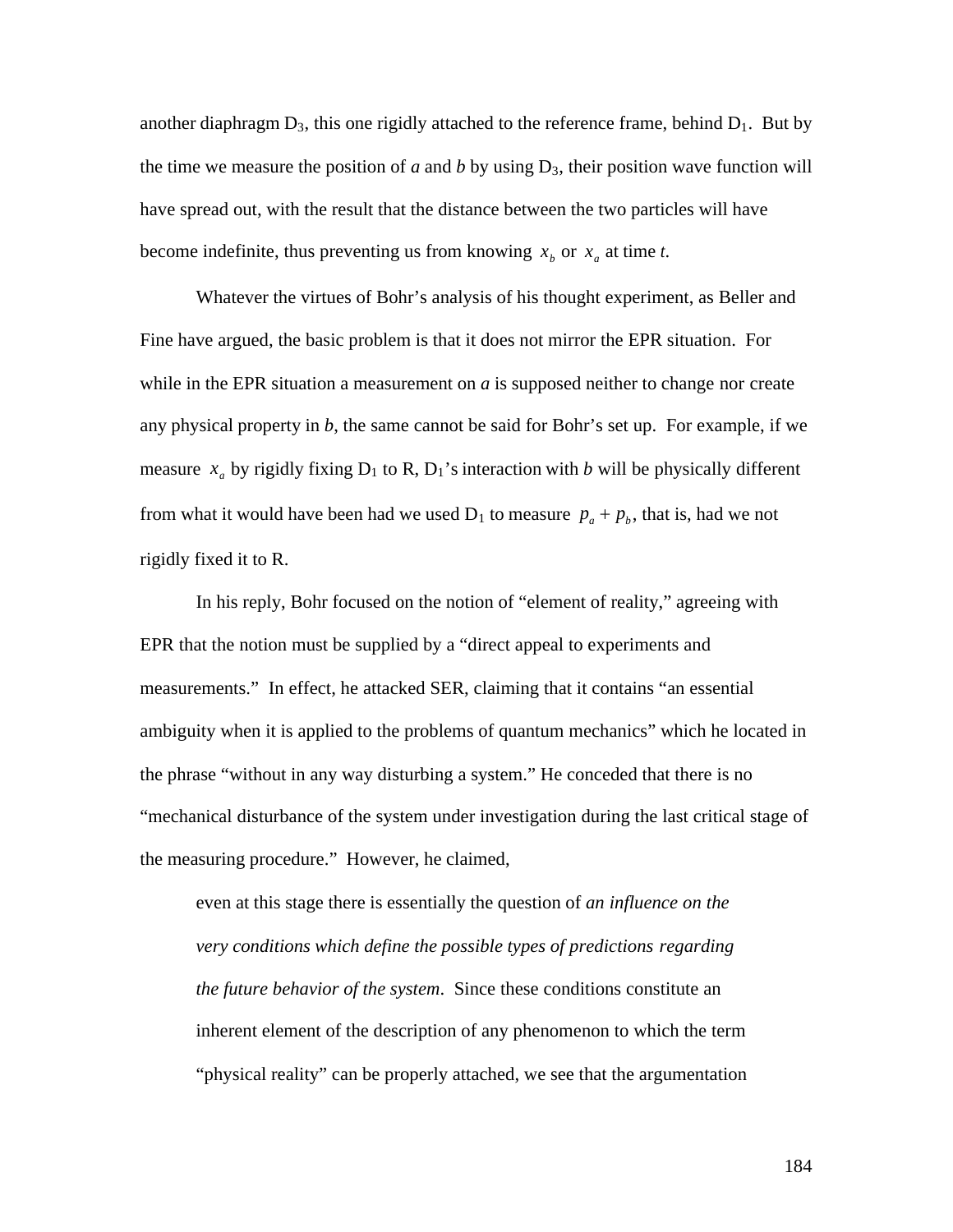of the mentioned authors does not justify their conclusion that quantummechanical description is essentially incomplete" (Bohr, N., (1935), in

Wheeler, J. A., and Zureck, W. H., (1983): 148).

Presumably, what he had in mind is that a quantum property is defined only within the context of a measurement set-up capable of measuring it. Since position and momentum require incompatible measurement set-ups, in a momentum measuring set up position is not so much unknowable as undefined. Reverting to our spin example, when we measure  $S_z^a$  we employ a SGZ device that makes  $S_x^a$  undefined and when we measure  $S_x^a$ we employ a SGX device that makes  $S^a_\text{z}$  undefined. Hence, at any one time we are dealing either with the particles in the singlet state plus a SGZ device or with the particles in the singlet state plus a SGX device, but not both. Consequently, contrary to the EPR paper,  $S_z^b$  and  $S_x^b$  are not aspects of the same element of reality (the spin of particle *b*). Rather,  $S_z^b$  is essentially associated with the use of a SGZ device on *a*, and  $S_x^b$  with the use of a SGX device on *a*.

The contextualization of quantum properties to their measuring devices was what Bohr chose to emphasize after 1935. The idea was not really new, being already contained in his 1934 book. However, the understanding of contextualization became more and more conceptual. As before, Bohr claimed that since in our investigation of the quantum world we are bound to use classical concepts developed in a macroscopic world in which the quantum of action is negligible, we cannot escape complementarity and HUPI, its formal manifestation. However, by now the focus was on the claim that talk of a quantum property without reference to the measurement apparatus is meaningless (a sort of meaning-contextualism), a different view from a contextualist position for which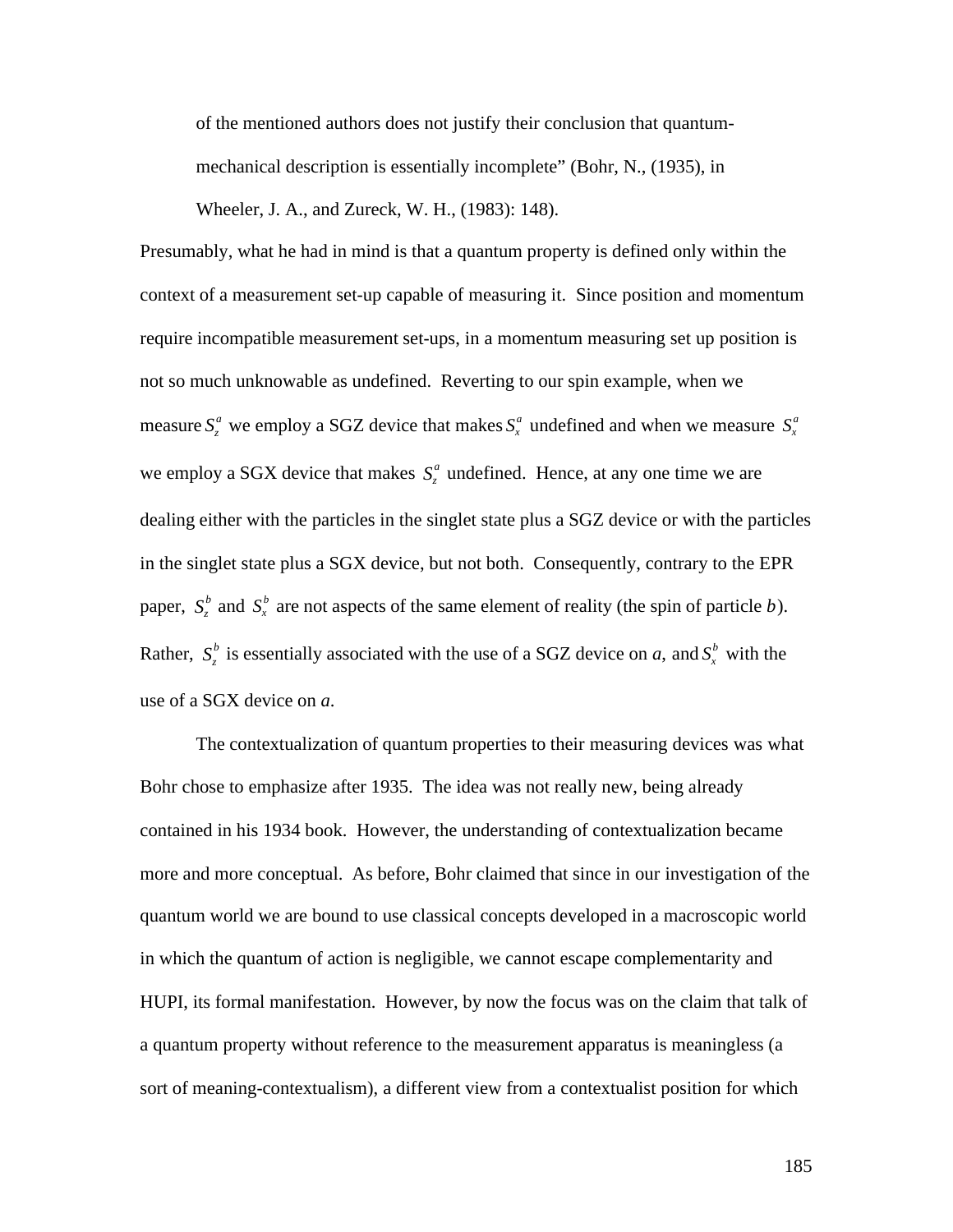such talk is merely misguided because of the uncontrollable interaction between particle and instrument (a sort of casual contextualism). $27$ 

Of course, one could think of a being that need not use classical concepts. At the end of his life, Bohr recounted a conversation with Plank, a deeply religious man, who claimed that a God-like eye could certainly know the position and momentum of a quantum particle. Bohr's reply was that the issue is not what such an eye can see, but rather of what one means by "knowing" (Bohr, N., (1962) quoted in Favrholdt, D., (1994): 88). Even if there were such a thing as God's eye, we could not know what it would be like to have it; nor do we have any capacity to understand how to use classical concepts differently from how we use them, or to use concepts radically detached from everyday experience. In another Kantian twist, Bohr noted that knowledge, for us, can only be *human* knowledge. In this context, any appeal to a divine eye-view is meaningless.

Later in his career, perhaps because of increasing contacts with Soviet scientists, Bohr became concerned with rebuffing any sort of subjectivist interpretations of complementarity. He argued that the idea that physical attributes are created by the

 $\overline{a}$ 

 $27$  Occasionally, Bohr seems to have come close to accepting the neopositivist view that a physical property is defined (that is, that it is sensible to talk about it) only if it can be measured or precisely predicted. However, as usual with Bohr's philosophical views, there is no agreement among scholars. For example, Folse, H. J., (1985) denies that Bohr adopted neopositivism, while Fine, A., (1986) claims that Bohr's answer to EPR is virtually textbook neopositivism. Faye, J., (1991) and Beller, M. and Fine, A., (1994) agree with Fine.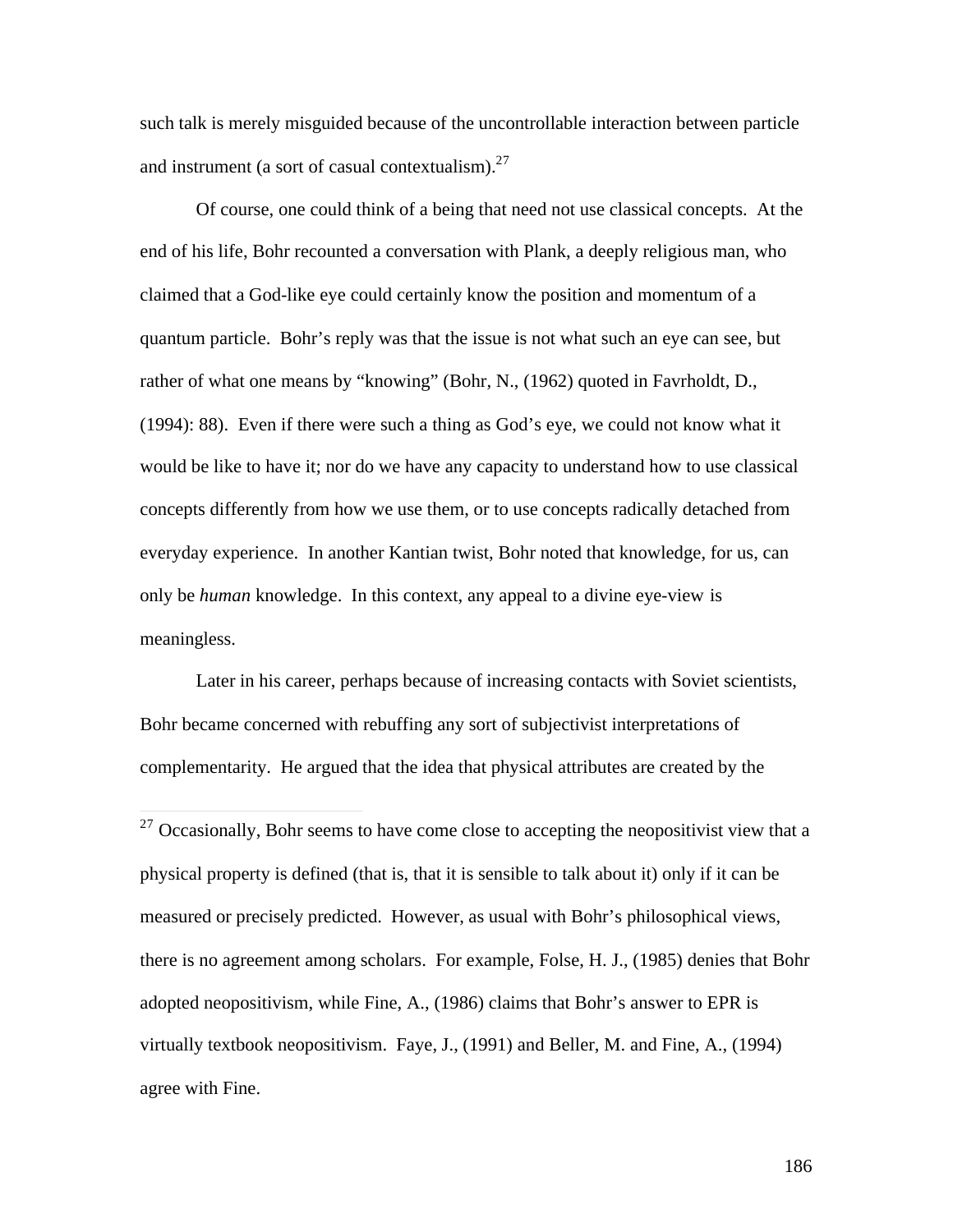measurement is the result of a confusion, as is the view that the description of atomic phenomena makes an explicit reference to the individual observer, thus entailing that it is not perfectly objective (Bohr, N., (1958b); 3; 5). In a manuscript drafted around the same time, he expressed similar thoughts, directly criticizing Berkeley's "psychological individualism" perhaps in an effort to make clear that his views, contrary to Einstein's criticisms, did not amount to an acceptance of Berkeley's idealism (quoted in Favrholdt, D., (1994): 85).

# **8.8 Einstein's own Arguments**

The EPR paper, for all its attempts at rigor, was neither clear nor rigorous. We know that Einstein did not actually write it; by and large, Podolski did. Privately Einstein was rather critical of it, claiming that the argument's main idea had been buried under too much formalism. In fact, his arguments for the incompleteness of Copenhagen quantum mechanics did not match that of the published paper. Rather than centering on incompatible observables, Einstein's arguments focused on the notion of quantum state, in effect trying to show that separability plus locality render quantum mechanics incomplete.

In a letter to Schrödinger written just after the publication of EPR, he argued as follows. (As before, we use the spin-half case). If we measure  $S^a_z$  we can at once infer measured. However, before  $S_z^a$  was measured, according to standard quantum mechanics that  $S_z^b$  has a definite value, and PL entails that  $S_z^b$  had that value before  $S_z^a$  was  $\overline{t}$ *b* did not have a state vector, and therefore standard quantum mechanics is incomplete.

In a short article in 1948, and later in a letter to his Swiss friend Michele Besso, Einstein produced a second argument. Quantum mechanics, he claimed, may be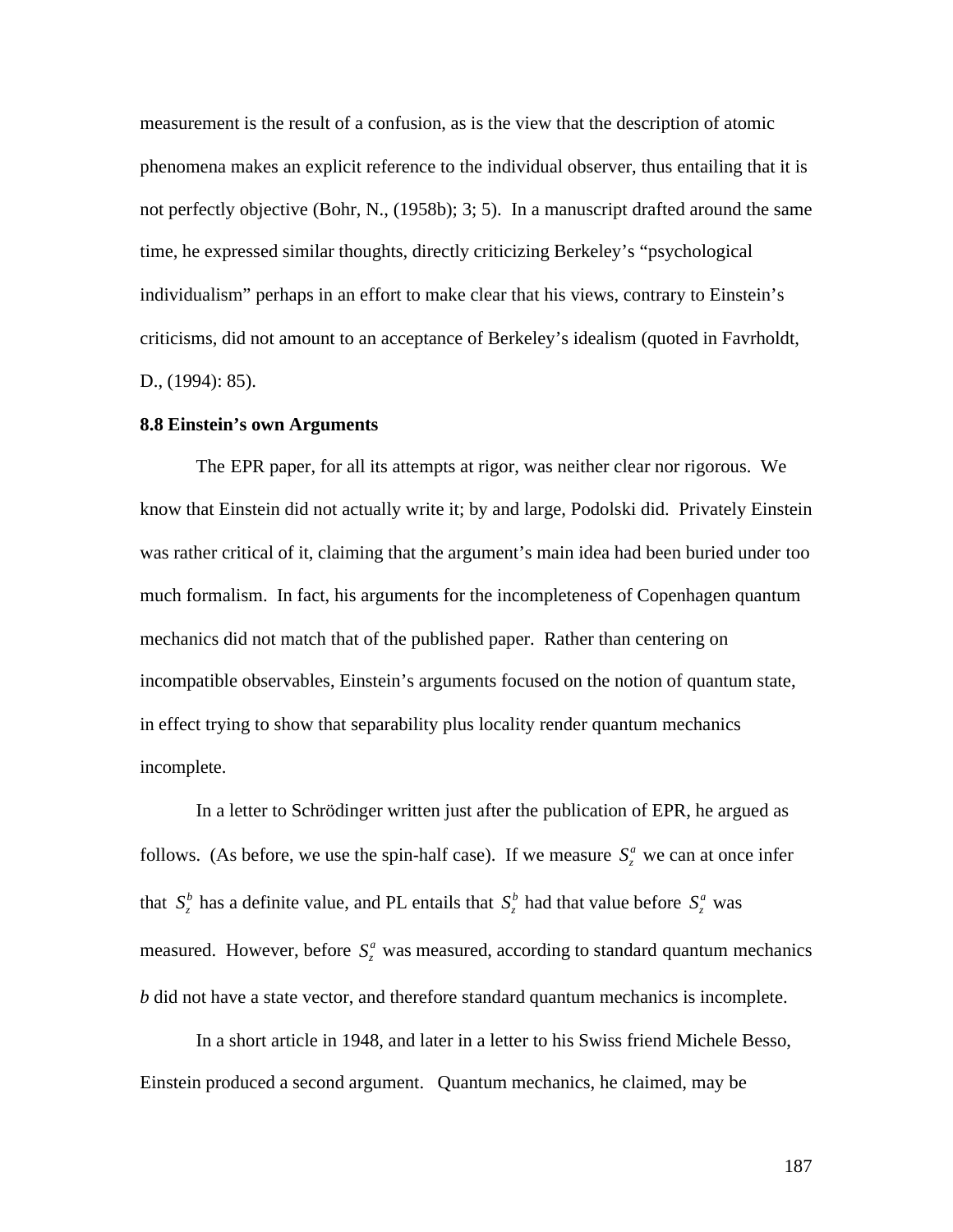considered complete only if there is a one-to-one correspondence between state vectors and the real states of systems (Einstein, A. (1948), in Born, M., (ed.) (1971): 170-71).<sup>28</sup> Consider now a system made of two entangled subsystems *a* and *b* at a great distance from each other, so that they no longer interact. Then, because of the collapse rule adopted by standard quantum mechanics, depending on the type of measurement performed on *a*,  $|\Psi_b\rangle$  (the state vector of the now un-entangled *b*) will assume various Consequently, *b* is represented by more than one state vector, and therefore quantum non-trivially different forms even if by hypothesis nothing that is done to *a* can affect *b*. mechanics is incomplete.<sup>29</sup> Note that this argument does not need the full force of PL in the EPR paper; all it requires is that a measurement on *a* not affect the physical state of *b*, thus eliminating the imprecision associated with EPR's reference to "real change." In addition, EPL, as we may call this weaken version of PL, entails that if *b* ends up in state  $|\Psi_{\nu}\rangle$ , then it was in that state even before measurement. Note also that such a  $\mathbf{r}$ conclusion conflicts with the standard quantum mechanical view that entangled subsystems do not have quantum states, the same result obtained in the previous argument.

 $\overline{a}$ 

<sup>&</sup>lt;sup>28</sup> Laudisia notes that this completeness requirement is identical to one put forth by von Neumannn (Laudisia, F., (1995)): 313.

<sup>&</sup>lt;sup>29</sup> Letter to Michele Besso, 8 October, 1952, in Speziali, P., (ed.) (1972): 487-88; Einstein, A. (1948) in Born, M., (ed.) (1971): 170-71; see also Home, D., (1997): 365- 66). Note that this argument is very close to a part of the original EPR argument.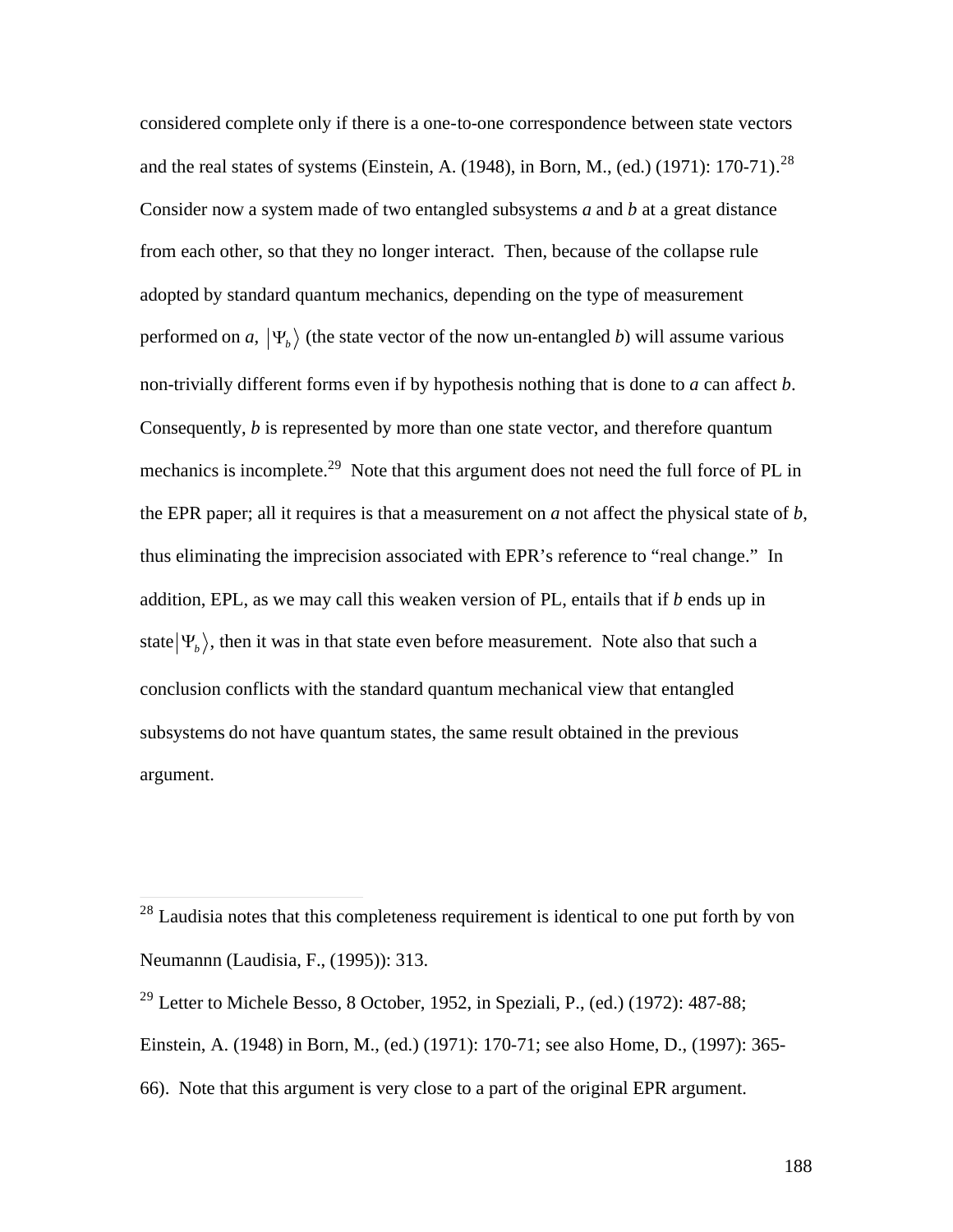# **8.9 Bohm's Simplification**

 $\overline{a}$ 

In 1951, Bohm produced an argument, known as EPRB ("B" for Bohm) that, although in the same mold as the original EPR, is more powerful and drops the consideration of incompatible observables.<sup>30</sup> Consider again a system of two particles *a*  and *b* in the singlet configuration and widely separated. Suppose now that we measure  $S_z^a$  and obtain +1. Then, we know that  $S_z^b$  must yield -1. PL allow us to infer that  $S_z^b$ had that value after *a* and *b* stopped interacting but before the measurement of  $S^a_z$ . But at that time the system was in the singlet configuration, which is certainly not an eigenstate of  $S_z^b$  (or, for what matters, of  $S_z^a$ ). Hence,  $S_z^b$  fully existed even when the system was not in one of that observable's eigenstates, and therefore standard quantum mechanics, which adopts EE, could not determine it. This argument is quite forceful and, Bohm tells us, it won Einstein's approval (Bohm, D.,  $(1986)$ : 25).<sup>31</sup>

One can look at EPRB slightly differently. Suppose that we measure  $S_z^a$  and obtain  $+1$ . Then, a measurement of  $S_z^b$  must yield  $-1$ , and experience confirms the  $\mathbf{r}$  the set of  $\mathbf{r}$  the set of  $\mathbf{r}$  the set of  $\mathbf{r}$ prediction. From the point of view of the property realist, there is nothing remarkable about this. Spin is conserved, and since the total spin is zero, the spins of the two particles must be equal in magnitude and opposite in sign. However, the situation is different for standard quantum mechanics, according to which before the measurement

<sup>.&</sup>lt;br>ح  $30$  He also used spin instead of position/momentum, which were used in the original EPR paper.

 $31$  This is hardly surprising, since the argument is almost identical to the one Einstein communicated to Schrödinger in 1935.